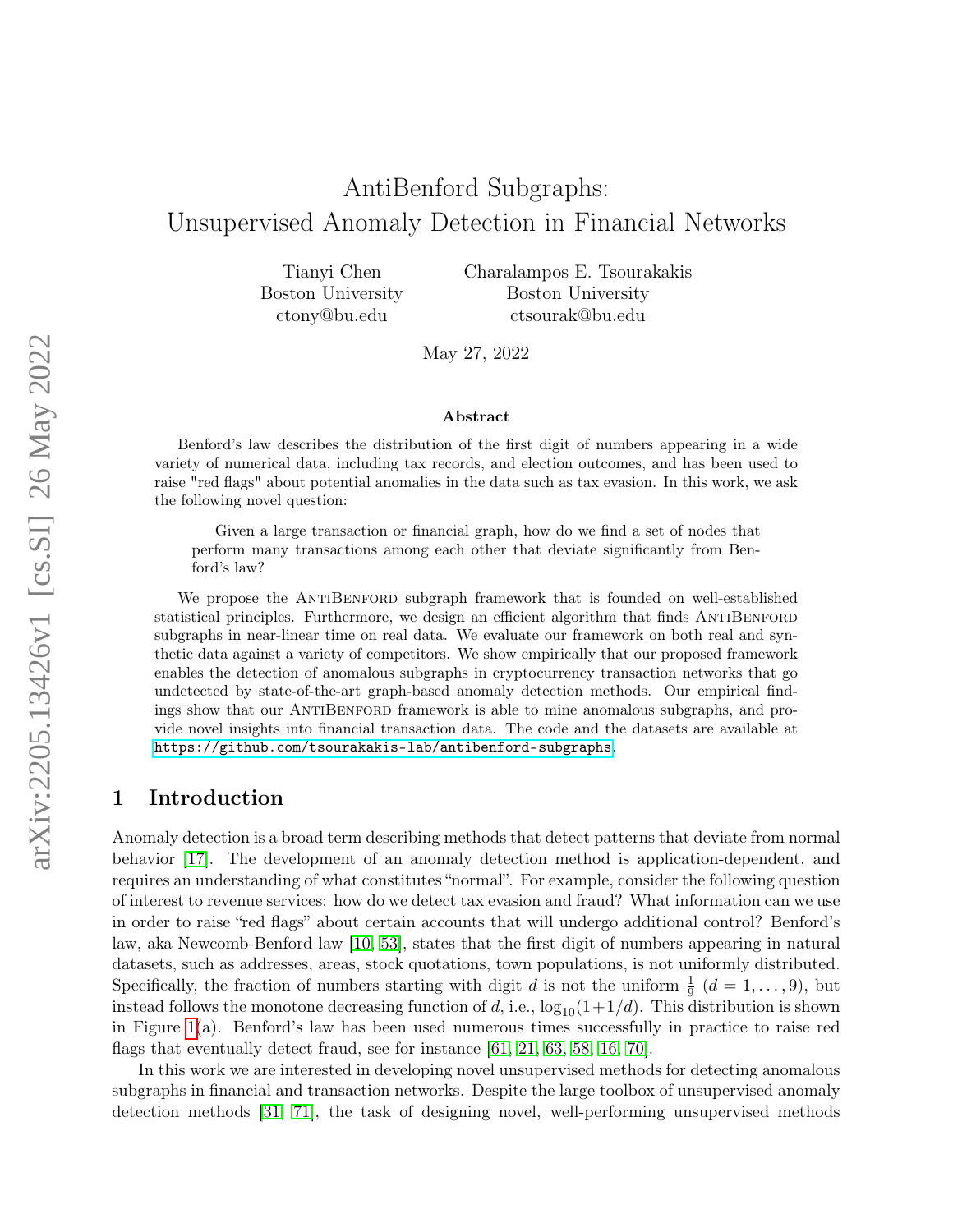<span id="page-1-0"></span>

Figure 1: (a) Benford's First Digit Law. (b) AntiBenford subgraph from the Ethereum financial network during January 2018. The transaction amounts starting with digit 5 have high frequency. The resulting subgraph resembles a tripartite-like clique where the amounts end up in a few accounts. For more, see Section [4.](#page-8-0)

remains a great challenge. Furthermore, the case of transaction networks is special for (at least) two major reasons. First, transaction networks are knowledge graphs, with a lot of important information available for the nodes and edges; e.g., we know that if a node has a PO box only, or resides in what is called high risk country, the conditional probability of being part in an illicit scheme is higher than some node that has a standard bank account in a low risk country. These special characteristics can play a key role in detecting anomalies, but have not been taken account largely by the research community. One of the key reasons behind this fact is the scarcity of realworld banking data, as well as the natural hesitation of financial institutions to publish more on their anomaly detection systems, despite the existence of dedicated venues (e.g., Journal of Money Laundering Control). Despite the scarcity of publicly available bank transaction datasets due to privacy reasons, the wide-spread use of cryptocurrencies has enabled the collection of interesting financial datasets. For instance, in a Bitcoin transaction network, nodes correspond to transactions, and edges to Bitcoins flow between transactions [\[79\]](#page-18-0).

Finding subgraphs that correspond to illicit behavior such as malware, money laundering, ransomware, and Ponzi schemes is a challenging task. Towards this goal, we propose a novel graph based anomaly detection method that leverages two components: (i) Benford's law, and (ii) dense subgraph discovery, a major area of graph mining. The latter has been used widely in a variety of tasks ranging from finance to biology, and also anomaly detection, e.g., [\[25,](#page-14-2) [46,](#page-15-0) [45,](#page-15-1) [35,](#page-15-2) [51\]](#page-16-4). The latter is due to the intuitive fact that in certain applications statistically unlikely dense clusters correlate well with anomalous, and possibly malicious behavior. .

In this work we propose the ANTIBENFORD subgraph anomaly detection problem, stated informally as follows: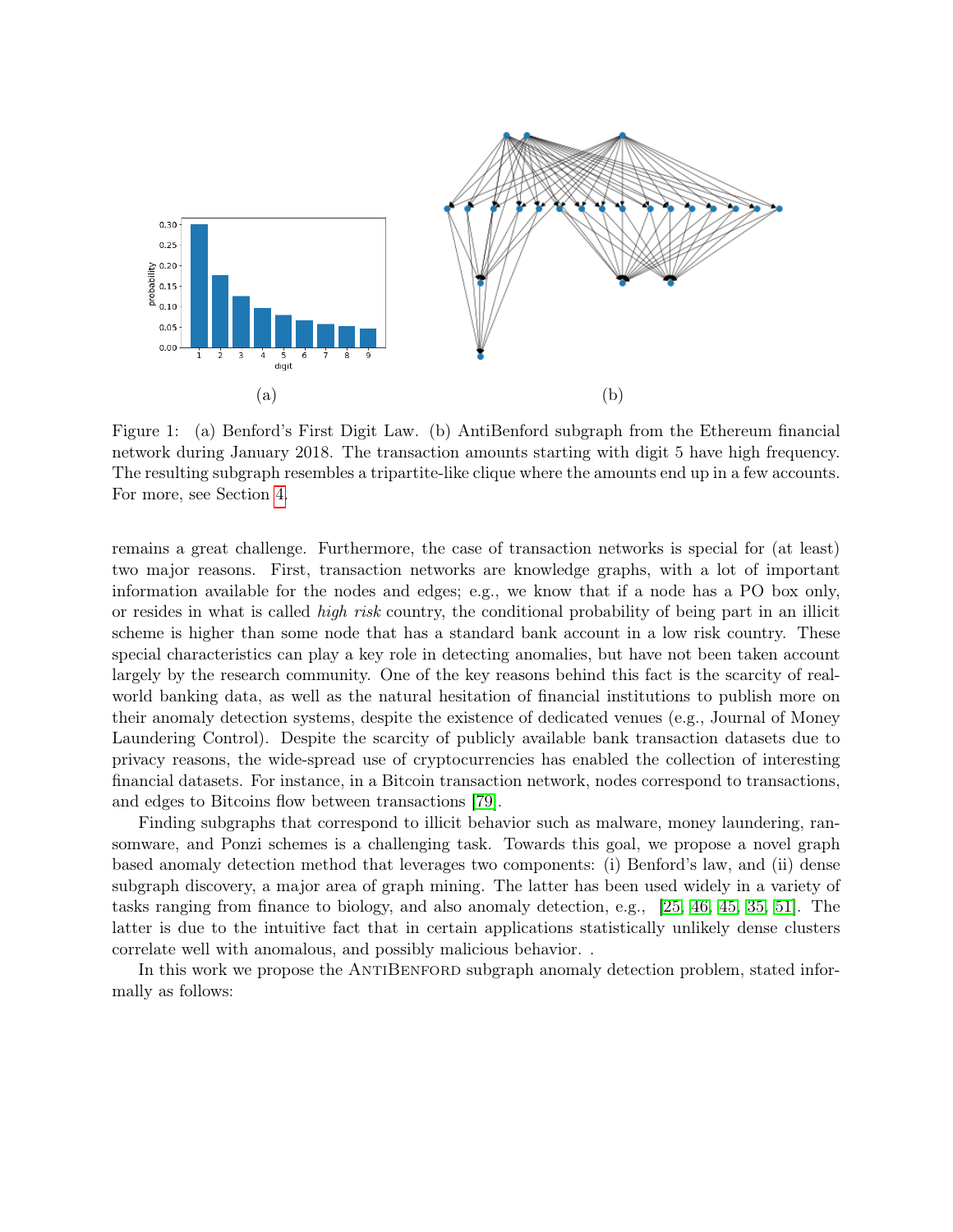<span id="page-2-0"></span>Problem 1. (Informal) Anti-Benford subgraphs. Given a weighted network  $G(V, A, w), w : A \to \mathbb{R}^+$  where each arc  $e = (u, v) \in A$  corresponds to a transaction, and  $w(u, v)$  is the amount of money u sends to v, find a subset of nodes  $S \subseteq V$  such that (i) it induces on average many edges, and (ii) whose weights' first digit empirical histogram deviates from Benford's law significantly, in a statistical sense.

Intuitively, Antibenford subgraphs are dense subgraphs whose edges have an empirical distribution significantly different from Benford's law. The edge density constraint (i) biases the output towards a set of nodes that in some way are likely to know each other, or in the context of cryptocurrency financial networks, they may even correspond to wallets held by a single person or a small group of people who coordinate their actions. The second constraint (ii) biases the output to include edges whose weights "violate" Benford's law in the following sense; if the edges' first digits are independent and identically distributed (iid) random variables (RVs) according to Benford's law, then their distribution is a multinomial. There exists a variety of goodness-of-fit tests for testing such hypotheses, e.g., [\[34,](#page-14-3) [66\]](#page-17-2). As we show experimentally in Section [4,](#page-8-0) combining constraints (i), and (ii) results in finding interesting, and statistically significant anomalous subgraphs. It is worth mentioning that we empirically verify that Ethereum blockhain transactions follow closely Benford's law, see Section [4.3](#page-9-0) for details.

Our contributions in this work include the following.

• AntiBenford subgraphs. We propose a novel unsupervised framework for detecting anomalies in financial networks. The generic task of developing such a framework is known to be a challenging problem of great importance.

• Mathematical and algorithmic analysis. We propose a specific formulation for problem [1,](#page-2-0) and design an algorithm that is algorithmically founded on dense subgraph discovery. Furthermore, we provide mathematical insights into the behavior of our objective using a probabilistic analysis.

• Experimental validation. Our method is able to uncover anomalous subgraphs in various settings. For example, Figure [1\(](#page-1-0)b) shows an AntiBenford subgraph found in the Ethereum network spanning a period of a month (Jan. 2018). The subgraph has an apparent tripartite structure, where the money flows from one layer to the next. Furthermore, the distribution of the first digit among this set of transactions deviates significantly from Benford's law, see Figure [4.](#page-11-0) The structure resembles a smurf-like<sup>[1](#page-2-1)</sup> structure with respect to the layering, a subgraph that is known to appear in money laundering schemes [\[44,](#page-15-3) [67\]](#page-17-3). These findings are representative of what our proposed method can achieve in complex, networked data. Despite the remarkable success of prior graphbased anomaly detection methods, our findings verify that our framework provides information that is otherwise inaccessible.

Reproducibility. Our code is publicly available at [https://github.com/tsourakakis-lab/](https://github.com/tsourakakis-lab/antibenford-subgraphs) [antibenford-subgraphs](https://github.com/tsourakakis-lab/antibenford-subgraphs). The paper is organized in the usual way, i.e., related work (Section [2\)](#page-2-2), proposed method (Section [3\)](#page-5-0), experiments (Section [4\)](#page-8-0), and conclusions (Section [5\)](#page-12-0).

# <span id="page-2-2"></span>2 Related Work

Graph Based Anomaly Detection is an intensively active area of graph mining [\[55\]](#page-16-5), that attracts interest from a diversity of industrial and scientific applications. Such applications include

<span id="page-2-1"></span><sup>&</sup>lt;sup>1</sup>In banking, smurfing refers to splitting of a large financial transaction into multiple smaller transactions.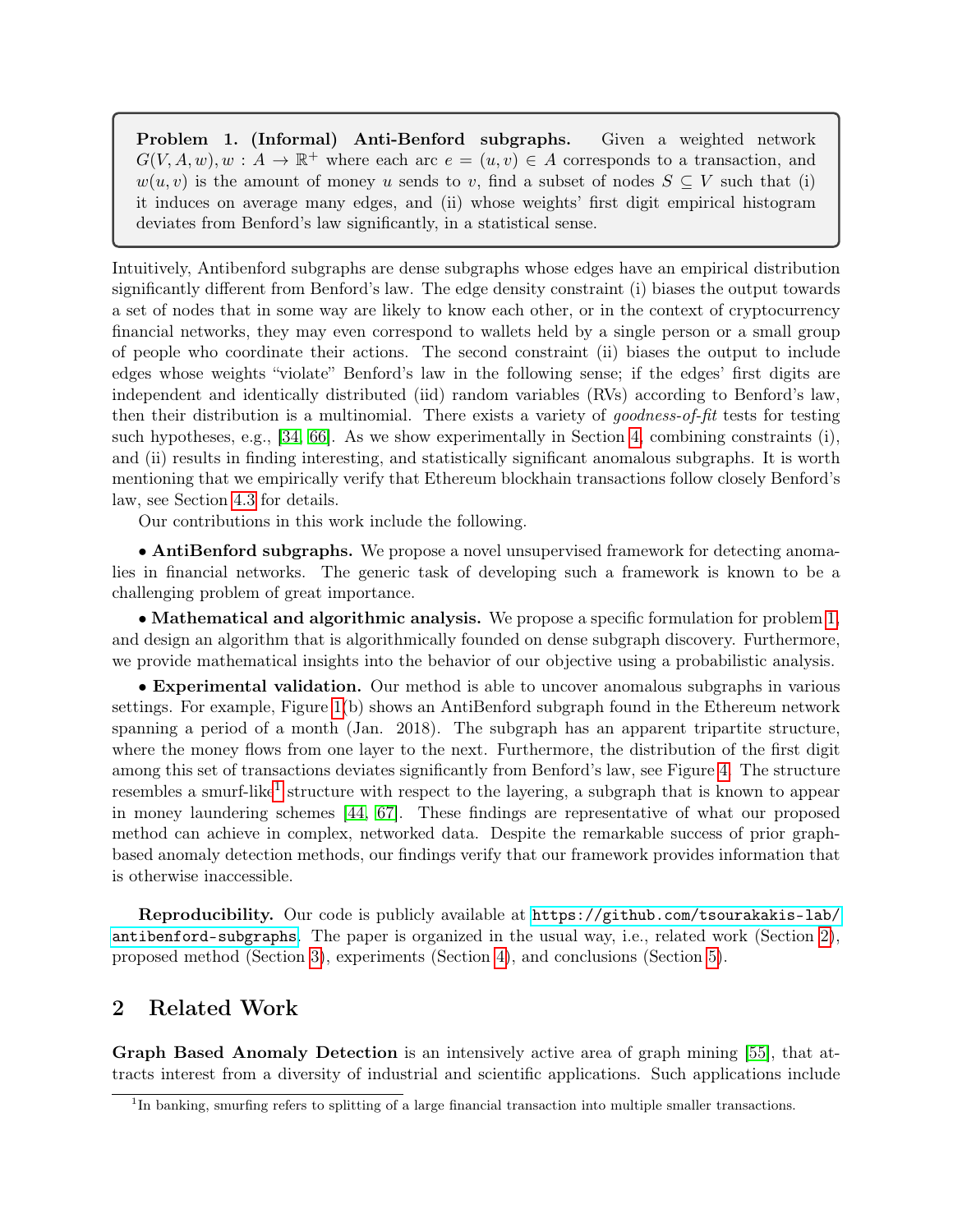security applications [\[12,](#page-13-3) [19\]](#page-14-4), anti-money laundering [\[45\]](#page-15-1), spammers [\[3,](#page-12-1) [35,](#page-15-2) [25\]](#page-14-2), and fraud detection [\[22\]](#page-14-5). We indicatively report some works in this area; the interested reader should confer the extensive survey on graph-based anomaly detection [\[4\]](#page-13-4). k-cores have also been frequently used to detect anomalies in large-scale networks [\[28,](#page-14-6) [65\]](#page-17-4). Many frameworks tend to use both graph topology and node/edge attributes to identify anomalies. Noble and Cook [\[55\]](#page-16-5) studied anomaly detection on graphs with categorical features by searching for graph sub-structures that occur infrequently. The evaluation is based on the Minimum Description Length Principle (MDL). Davis et al.[\[20\]](#page-14-7) suggested an extension that is able to treat both structural data and numeric attributes. OddBall is a scalable anomaly detection tool on weighted graphs [\[3\]](#page-12-1). To detect transaction frauds, Semenets et al. compress each transaction as a star graph instance, and train classifiers with vector representations generated based on frequent subgraphs [\[32\]](#page-14-8). Braun et al. constructed a shop-card bipartite graph, and defined a suspiciousness score focusing on the bicliques [\[15\]](#page-13-5). Kumar et al. proposed REV2 to identify fraudulent users from rating platforms, by computing anomalous scores on nodes and edges with network and behavior properties [\[43\]](#page-15-4). Agarwal et al. calculated  $\chi^2$  statistics to measure the statistical significance of subgraphs matching on uncertain graphs [\[2\]](#page-12-2). Recently, Nilforoshan and Shah proposed an axiomatic-based method to find fraudsters on Snapchat's ad platform by incorporating characteristics that such fraudsters typically possess [\[54\]](#page-16-6). Mitzenmacher et al. [\[51\]](#page-16-4) use the k-clique densest subgraph problem [\[72\]](#page-17-5) to find a citation ring in the patents citation network. Graph anomaly detection has been applied to financial networks for applications including anti-money laundering, and fraud detection. Pham et al. applied unsupervised machine learning techniques including k-means clustering and SVM to detect anomalies on Bitcoin transaction network [\[59\]](#page-16-7). Recently Weber et al. published the *Elliptic dataset*, so far the largest labelled Bitcoin transaction dataset [\[79\]](#page-18-0). Graph neural networks are used on financial networks, typically in a semi-supervised setting [\[77,](#page-17-6) [79,](#page-18-0) [80\]](#page-18-1).

Several dense subgraph discovery based methods have been proposed in the literature. Fraudar is an algorithm for catching fraudulent sets of nodes in graphs that are dense and that may attempt to camouflage themselves by creating random connections with non-malicious/normal nodes [\[35\]](#page-15-2). HoloScope [\[46\]](#page-15-0) is a well-suited framework for bipartite graphs, that detects fraudulent attacks based on the graph topology, and also other information including temporal event bursts, drops, and rating scores. Their method relies on using singular vectors to detect well-connected communities that are then used as seeds to detect dense subgraphs based on node anomaly scores. FlowScope [\[45\]](#page-15-1) aims to detect money laundering on transaction networks by detecting dense multi-partite structures. Starnini et al. show that detecting smurfs using standard SQL joins with a time filter results in highly suspicious subgraphs of money laundering [\[67\]](#page-17-3). Finally, EigenSpokes [\[60\]](#page-16-8) uses the correlations between eigenvectors to detect near-bipartite cliques and near-cliques, see also [\[37\]](#page-15-5) for further applications.

Dense subgraph discovery is a major topic in graph mining [\[29\]](#page-14-9). Detecting dense subgraphs has a wide range of applications, ranging from anomaly detection [\[45,](#page-15-1) [35,](#page-15-2) [25,](#page-14-2) [36\]](#page-15-6), to bioinformatics [\[62,](#page-16-9) [26\]](#page-14-10). A wide variety of mathematical formulations has been proposed in the literature. The archetypical dense subgraph is a clique. However, the maximum clique problem is not only NPhard, but also strongly inapproximable, see [\[33\]](#page-14-11). Many other formulations that relax the clique requirement, and instead require that a large fraction of all pairs of nodes are connected are also NP-hard, and typically hard to approximation. For instance, finding an optimal quasi-clique [\[39,](#page-15-7) [74\]](#page-17-7) is also NP-hard [\[73\]](#page-17-8), but scalable solutions that work well on real-world datasets have been developed in recent years [\[51,](#page-16-4) [42\]](#page-15-8).

In sheer contrast to the quasi-clique formulations with respect to the computational complexity, stands the densest subgraph problem (DSP) that is solvable in polynomial time on graphs with non-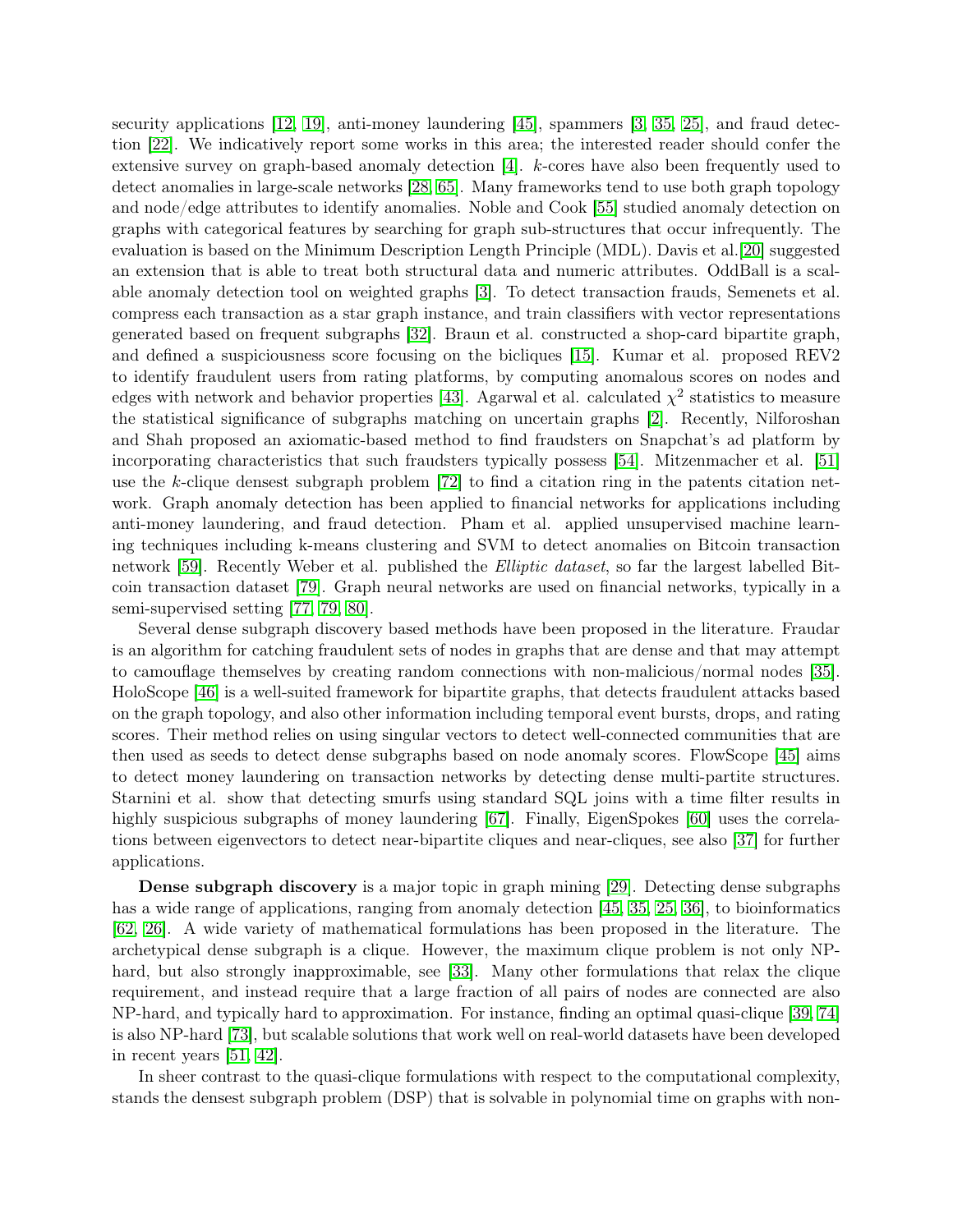negative weights [\[27,](#page-14-12) [40,](#page-15-9) [30\]](#page-14-13). Given a graph  $G(V, E, w)$ ,  $w : E \to \mathbb{R}^+$  the *densest subgraph problem* (DSP) aims to find a subset of nodes  $S \subseteq V$  that maximizes the degree density  $\rho(S) = \frac{w(S)}{|S|}$ . Here,  $w(S)$  denotes the total edge weight induced by S, i.e.,  $w(S) = \sum_{(i,j) \in E(S)} w(i,j)$ . When the graph is unweighted, then the numerator  $w(S)$  simply equals the number of induced edges  $e(S) = |E(S)|$ , and the degree density is simply half the average degree of the subgraph  $G(S)$  induced by S. When there exist negative weights, the DSP becomes NP-hard [\[76\]](#page-17-9). We emphasize that the degree density objective is better suited for undirected, non-bipartite graphs; we focus on this objective in this paper. More suitable objectives for other types of graphs have also been proposed in the literature, see [\[38,](#page-15-10) [18,](#page-13-6) [40,](#page-15-9) [47\]](#page-15-11).

The DSP can be solved exactly using (parametric) maximum flows [\[27,](#page-14-12) [30\]](#page-14-13). Since maximum flow computations are computationally expensive [\[56\]](#page-16-10) and theoretical advances in approximate max flow computations have not been yet translated to scalable software implementations [\[50,](#page-16-11) [57,](#page-16-12) [48\]](#page-15-12), practitioners usually favor a  $\frac{1}{2}$ -approximation algorithm that uses linear-space and run in linear time for unweighted graphs. Specifically, Charikar [\[18\]](#page-13-6) showed that the greedy algorithm proposed by Asashiro et al. [\[7\]](#page-13-7) is a  $\frac{1}{2}$ -approximation algorithm. We refer to this algorithm as the GREEDY PEELING algorithm. The algorithm removes in each iteration, the node with the smallest degree. This process creates a nested sequence of sets of nodes  $V = S_n \supset S_{n-1} \supset S_{n-2} \supset \ldots \supset S_1 \supset \emptyset$ . The algorithm outputs the graph  $G(S_j)$  that maximizes the degree density  $\rho(S_j)$  among  $j = 1, \ldots, n$ . Recently, Boob et al. proposed a new algorithm [\[14\]](#page-13-8) that combines near-optimal solutions with time efficiency. We emphasize that the DSP has no restrictions on the size of the output. When one imposes cardinality constraints on the size of  $|S|$  the problem becomes NP-hard. For instance, solving the DSP with the requirement that the output set should have exactly  $k$  nodes is known as the densest-k-subgraph problem and the state-of-the-art approximation algorithm is due to Bhaskara et al. [\[11\]](#page-13-9), and provides a  $O(n^{1/4+\epsilon})$  approximation in  $O(n^{1/\epsilon})$  time. Other versions where  $|S| \ge$  $k, |S| \leq k$  have also been considered in the literature see [\[6\]](#page-13-10). The DSP has been studied under various other computational models in addition to the RAM model, including dynamic setting [\[13,](#page-13-11) [23,](#page-14-14) [64\]](#page-17-10), the streaming model [\[9,](#page-13-12) [13,](#page-13-11) [49,](#page-15-13) [24\]](#page-14-15), and the MapReduce model [\[9,](#page-13-12) [8\]](#page-13-13). In recent years, notable extensions of the DSP have been proposed. Tsourakakis proposed the k-clique DSP [\[75,](#page-17-11) [72\]](#page-17-5) that can be solved fast on massive graphs [\[51,](#page-16-4) [68\]](#page-17-12), and Tatti and Gionis [\[69\]](#page-17-13) introduced the locally-dense graph decomposition.

Tests of fit. Parametric hypothesis testing is an extensive area of statistics [\[78\]](#page-17-14). We are interested in tests of fit for the multinomial distribution, as Benford's law can be thought of as a 9-sided loaded die that determines the first digit of a transaction weight. More generally, we wish to test the hypothesis

$$
H_0: F(x) = F_0(x),
$$

where  $F_0(x)$  is some particular cumulative distribution function. This problem is known in general as a goodness-of-fit problem [\[66,](#page-17-2) [34\]](#page-14-3). In the case where we have k classes, and we assume  $F_0$ corresponds to the multinomial distribution  $(p_1, \ldots, p_k)$ , if  $n_i$  is the number of observations from class i for  $i = 1, ..., k$ , and the total number of observations is  $n = \sum_{i=1}^{k} n_i$  then the likelihood function is given by

$$
L(n_1,\ldots,n_k | p_1,\ldots,p_k) \propto \prod_{i=1}^k p_i^{n_i}.
$$

It is well known that the likelihood of alternative hypothesis  $H_1 : F(x) = F_1(x)$  is maximized when we consider  $F_1$  to be the multinomial distribution with parameters given by the ML estimators of its parameters, namely  $(\pi_1 = \frac{n_1}{n}, \dots, \pi_k = \frac{n_k}{n})$ . The likelihood ratio (LR) statistic for testing  $H_0$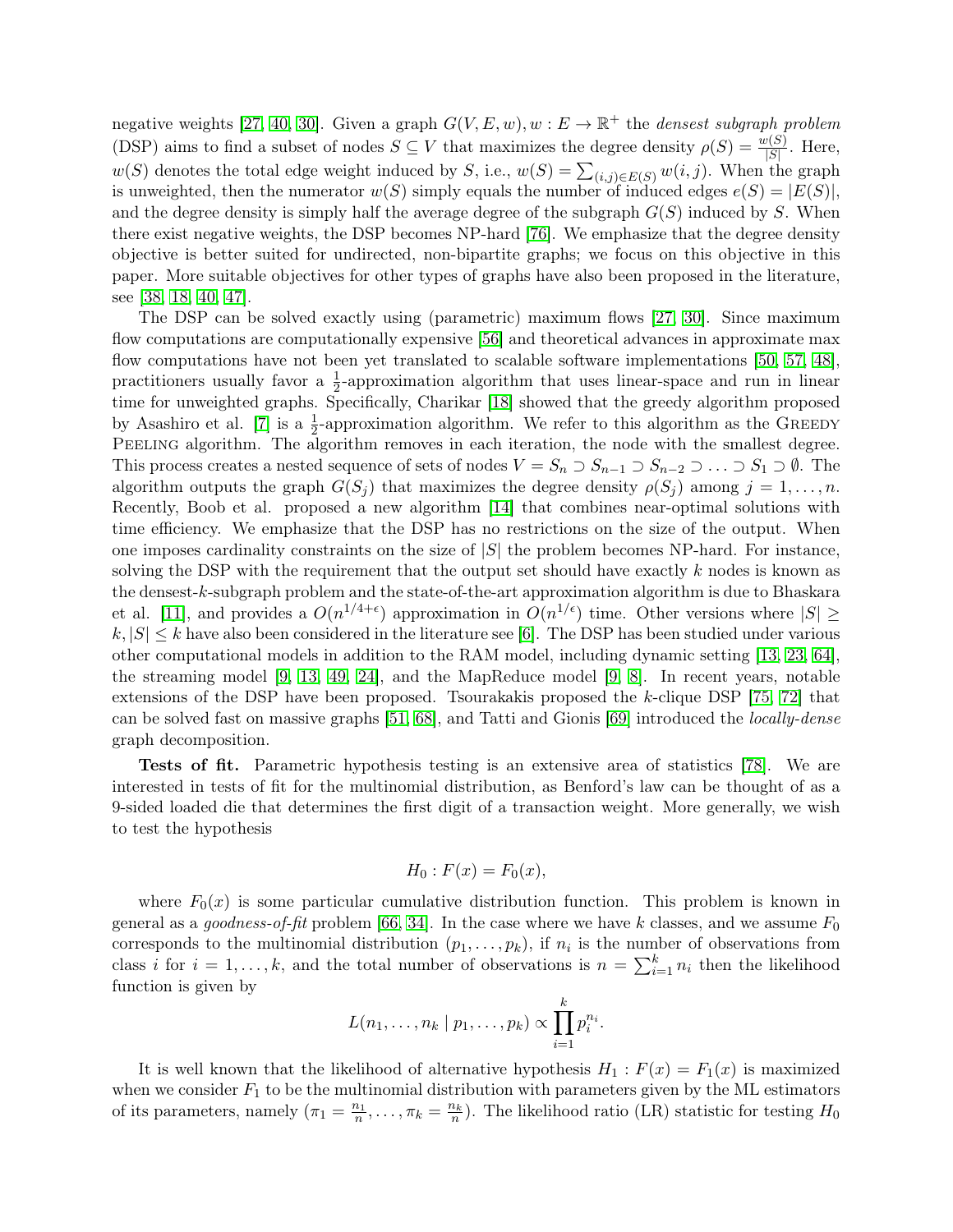against  $H_1$  is equal to the ratio of the two likelihood functions, and is equal to  $\ell = n^n \prod_{i=1}^k \left( \frac{p_i}{n_i} \right)$  $\overline{n_i}$  $\big)^{n_i}$ . Hypothesis H<sub>0</sub> is rejected when the LR statistic is small enough. It is known that as  $n \to +\infty$ , the function  $-2 \log \ell$  is asymptotically distributed in the  $\chi^2$  form with  $k-1$  degrees of freedom. Karl Pearson proposed the  $\chi^2$  statistic  $X^2 = \sum_{i=1}^k \frac{(n_i - np_i)^2}{np_i}$  $\frac{-np_i}{np_i}$ . Asymptotically the LR test, and the  $X<sup>2</sup>$  statistic have the same distribution, but it is known that for small values of n they can yield different results.

Theoretical Preliminaries. In Section [3](#page-5-0) we use the following Chernoff bound [\[52\]](#page-16-13).

<span id="page-5-1"></span>Theorem 1 (Chernoff bound). Consider a set of mutually independent binary random variables  $\{X_1,\ldots,X_t\}$ . Let  $X=\sum_{i=1}^t X_i$  be the sum of these random variables. Then, for  $0 < \epsilon < 1$  we have

 $\Pr\left[|X-\mathbb{E}\left[X\right]| \geq \epsilon \mathbb{E}\left[X\right]\right] \leq 2e^{-\epsilon^2 \mathbb{E}\left[X\right]/3}.$ 

### <span id="page-5-0"></span>3 AntiBenford Subgraphs

Given a weighted transaction network  $G(V = [n], E, w)$ , we view the set of its edges E as iid samples from Benford's distribution, and we use the standard  $\chi^2$ -statistic to test whether it follows such distribution [\[34\]](#page-14-3). We refer to this hypothesis as  $H_0$ .

The  $\chi^2$ -statistic of a subgraph  $G[S]$  induced by  $S \subseteq V$  is defined as

$$
\chi^{2}(S) = \sum_{d=1}^{k} \frac{(X_{S,d} - \mathbb{E}(X_{S,d}))^{2}}{\mathbb{E}(X_{S,d})}
$$

,

where  $X_{S,d}$  is the number of edges in subgraph induced by S whose weight's first digit is  $d =$  $1, \ldots, k \stackrel{\text{def}}{=} 9$ , and  $\mathbb{E}(X_{S,d})$  is the expected number of edges whose weight's first digit is d according to Benford's distribution. When it is clear to which subset  $S \subseteq V$  we are referring to, we use  $X_d$ instead of  $X_{S,d}$  for brevity. The  $\chi^2$ -statistic of the whole graph G is defined as  $\chi^2(V)$ .

It is a well-known fact this statistic follows the  $\chi^2$  distribution with  $k-1=8$  degrees of freedom. We define the average  $\chi^2$ -statistic of the graph as  $\psi(V) = \frac{\chi^2(V)}{n}$  $\frac{(V)}{n}$ , and more generally the average  $\chi^2$ -statistic of any induced subgraph  $G[S]$  as  $\psi(S) = \frac{\chi^2(S)}{|S|}$  $\frac{\gamma(S)}{|S|}$ , where  $\chi^2(S)$  is the  $\chi^2$  statistic of the weights induced by S.

**Definition 1** (ANTIBENFORD subgraph). An ANTIBENFORD subgraph is a subset of nodes  $S \subseteq V$ such that  $\psi(S) \gg \frac{e(S)}{|S|}$ .

The above definition is founded on our probabilistic analysis, see Corollary [1.](#page-7-0) Assuming the null hypothesis  $H_0$  is true, the average  $\chi^2$  score of any subgraph is a diminishing fraction of its order:

$$
\mathbb{E}[\psi(S)] = \mathbb{E}\left[\frac{\chi^2(S)}{|S|}\right] = \frac{\mathbb{E}\left[\chi^2(S)\right]}{|S|} = \frac{1}{|S|} \sum_{d=1}^9 \frac{\mathbb{V}ar\left[X_{S,d}\right]}{\mathbb{E}\left[X_{S,d}\right]} \n= \frac{1}{|S|} \sum_{d=1}^9 \frac{p_d(1-p_d)e(S)}{p_d e(S)} = \frac{9 - \sum_{d=1}^9 p_d}{|S|} = \frac{8}{|S|}.
$$

However, even if the null hypothesis  $H_0$  is true, we do expect to observe subgraphs that deviate from the mean. Roughly speaking, our mathematical analysis shows that the key quantity to look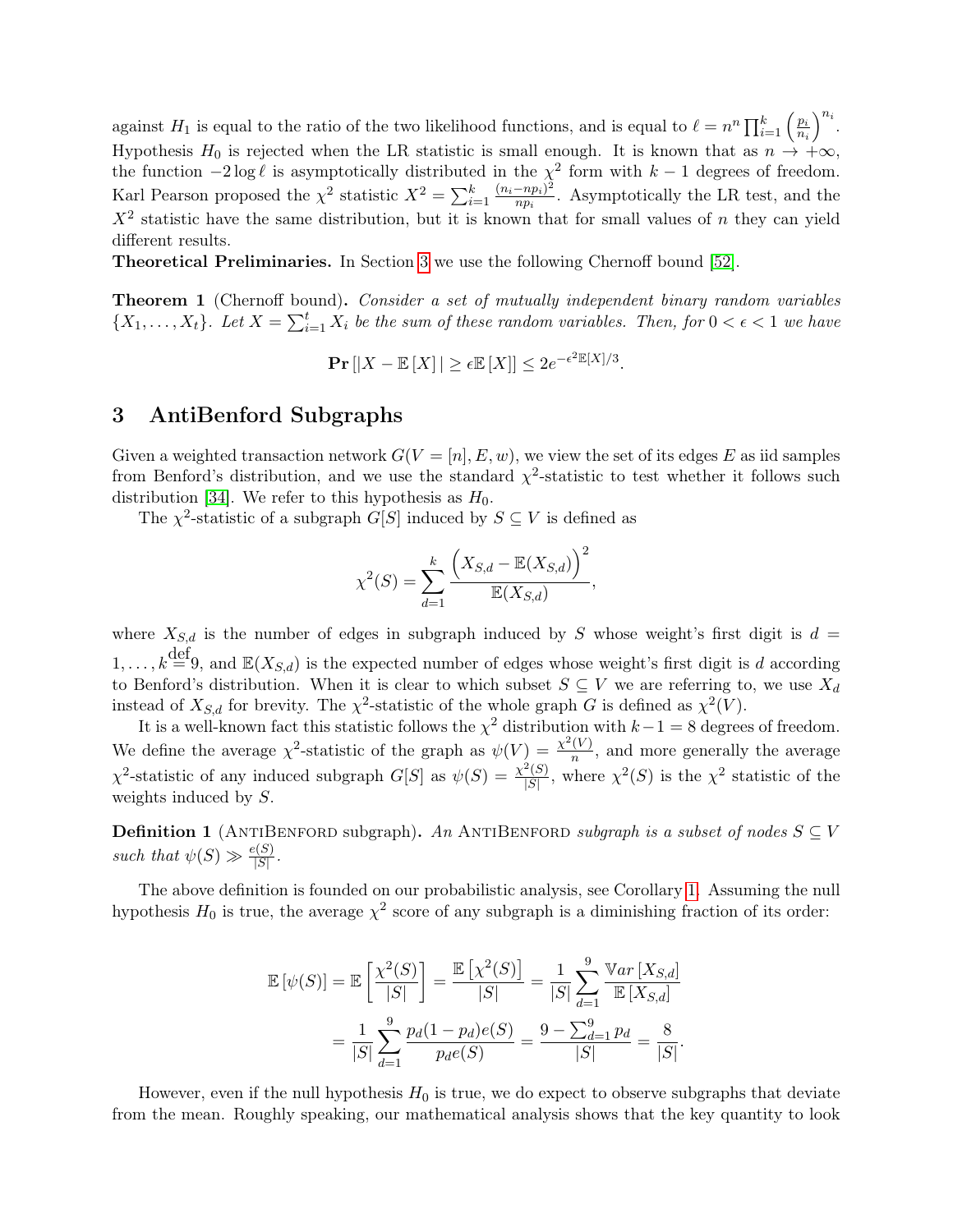at is the degree density, i.e., half of the average degree. Notice that a claim of the form "there does not exist a large subgraph whose average  $\chi^2$ -score is much larger than its degree density", is far from obvious; the standard probabilistic approach of bounding the failure probability of a given subgraph by  $\frac{1}{n^C}$  for any constant C, and a union bound over all possible subgraphs does not yield any meaningful results, since we have an exponential number of bad events.

Our key theoretical result shows that under hypothesis  $H_0$  there exist no ANTIBENFORD subgraphs with average degree  $\Omega(\log n)$ .

<span id="page-6-0"></span>**Theorem 2.** Let  $0 < \epsilon < 1$  be an accuracy parameter, and let  $\delta \stackrel{\text{def}}{=} \min_d p_d = p_9 = 0.048$  be the lowest digit probability in Benford's law. Suppose that the null hypothesis  $H_0$  is true, and all edge weights are iid samples from Benford's distribution. Then, with high probability for all subgraphs  $S \subseteq V$  with average degree at least  $C_{\epsilon}$  log n where  $C_{\epsilon} = \frac{36}{\delta \epsilon^2}$  is a constant depending on  $\delta, \epsilon$ , the number of edges  $X_{S,d}$  that start with digit d in  $G[S]$  is strongly concentrated around its expectation, for all  $d = 1, \ldots, 9$ .

*Proof.* Consider a subgraph induced by  $S \subseteq V$ , and a digit d. Let  $e(S)$ ,  $X_{S,d}$  be the number of induced edges, and the number of edges whose weight starts with digit d respectively. Notice that  $\mathbb{E}[X_{S,d}] = p_d e(S)$ . By the Chernoff bound (see Theorem [1\)](#page-5-1) we obtain that for any  $0 < \epsilon < 1$  the following inequality holds

$$
\mathbf{Pr}\left[|X_{S,d} - p_d e(S)| \ge \epsilon p_d e(S)\right] \le 2e^{-\frac{\epsilon^2 p_d e(S)}{3}} \le 2e^{-6|S|\log n} \le n^{-6|S|}.
$$

We used the fact that  $\mathbb{E}[X_{S,d}] = p_d e(S) \geq 18|S| \log n$ , since the average degree satisfies  $\frac{2e(S)}{|S|} \geq$ 36  $\frac{36}{\min_d p_d \epsilon^2} \log n$ . Now, consider the following double union bound over all digits, and subgraphs with average degree  $\frac{2e(S)}{|S|} = \Omega(\log n)$  as described above:

$$
\mathbf{Pr}\left[\exists d \in \{1,\ldots,9\}, S \subseteq V : X_{S,d} \notin (1 \pm \epsilon) \mathbb{E}\left[X_{S,d}\right]\right] \leq \sum_{d=1}^{9} \sum_{k=2}^{n} {n \choose k} n^{-6k} \leq 9 \sum_{k=2}^{n} \left(\frac{en}{k}\right)^k n^{-6k} = o(1)
$$

Therefore, we conclude that with high probability  $1 - o(1)$ , the number of edges with first digit d in subgraphs with large enough average degree is strongly concentrated around the expectation for all nine possible digits d.  $\Box$ 

This implies that we expect for all sufficiently large subgraphs to have a strong concentration of  $X_{S,d}$  around the true expectation. This fact in turn implies that the average  $\chi^2$  score of a set S satisfying the conditions of Theorem [2](#page-6-0) is within a factor of  $\epsilon^2/2$  of its average degree. To see why, notice that with high probability the following holds:

$$
\psi(S) = \frac{1}{|S|} \sum_{d=1}^{9} \frac{(X_{S,d} - p_d e(S))^2}{p_d e(S)} \le \frac{1}{|S|} \sum_{d=1}^{9} \epsilon^2 p_d e(S) = \frac{\epsilon^2}{2} \frac{2e(S)}{|S|}.
$$

Since  $\epsilon$  < 1, we state this informally as the next corollary: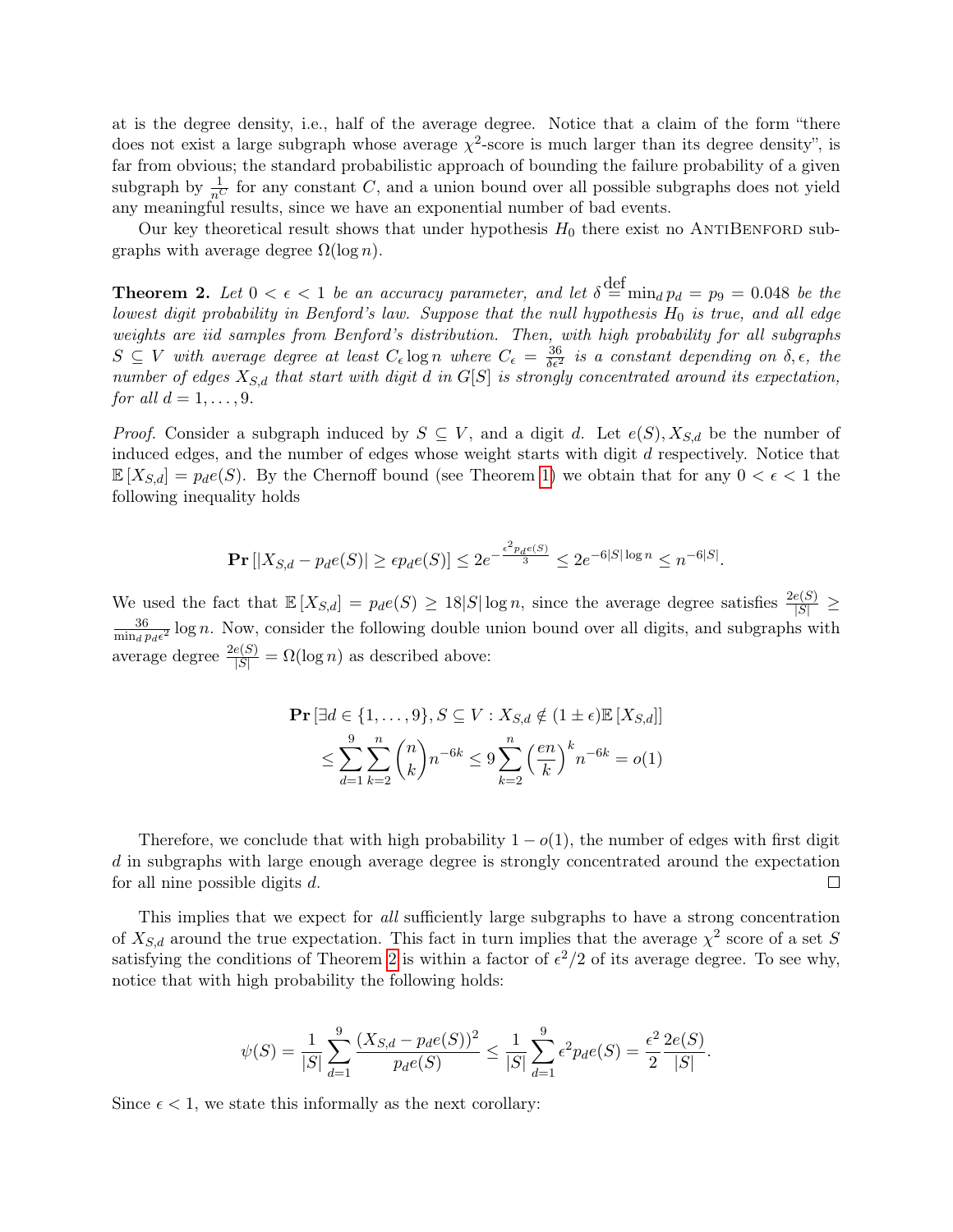Algorithm 1: ANTIBENFORD subgraphs

<span id="page-7-1"></span>**Input:**  $G = (V, E, w)$ **Output:** Set of nodes  $S \subset V$ 1 for  $u \in V$  do 2  $E_u = \{w(u, v) : (u, v) \in E\};$  $\mathbf{s}(v) = \sum_{d=1}^{9}$  $\Big(X_d^u - \mathbb{E}(X_d)\Big)^2$  $\overline{\mathbb{E}(X_d)}$ 4 for  $(u, v) \in E$  do 5  $W_{uv} = \sqrt{s(v) \cdot s(u)}$ ;  $/*$  Find the densest subgraph in  $G'$   $*/$ 6  $S = DSP(G' = (V, E, W));$ 7 if not  $\psi(S) \gg \psi(V)$  then /\* No statistically significant anomalous subgraph found \*/  $\mathbf{8}$  | Return  $\emptyset$ ; 9 return S

<span id="page-7-0"></span>**Corollary 1.** Under the null hypothesis H<sub>0</sub>, we expect to observe subgraphs  $S \subseteq V, |S| = \Omega(\log n)$ with  $\psi(S) \approx \frac{e(S)}{|S|}$  $\frac{\phi(S)}{|S|}$ . Furthermore,  $\max_{S \subseteq V} \psi(S) \leq \rho^*$ , where  $\rho^*$  is the density of the densest subgraph in G.

**Algorithm.** Our approach is outlined in pseudocode [1.](#page-7-1) For each node  $u$ , we measure how the transactions it is involved into, deviate from Benford's distribution by computing the  $\chi^2$  score. We define the anomaly score  $s(u)$  of node u as

$$
s(u) = \sum_{d=1}^{9} \frac{\left(X_d^u - \mathbb{E}(X_d^u)\right)^2}{\mathbb{E}(X_d^u)},
$$

where  $X_d^u$  is the number of transactions incident to u whose first digit is d. Once we have computed all scores  $\{s(u)\}_{u\in V}$  we reweigh each edge by a function of the scores. Specifically, we find that the following function  $f(u, v) = \sqrt{s(u) \cdot s(v)}$  works well in practice. Then we solve the densest subgraph problem, namely we maximize the following objective  $\max_{S \subseteq V} \frac{\sum_{(u,v) \in E(S)} f(u,v)}{|S|}$  $\frac{E(S) J(\alpha, c)}{|S|}$ . Our choice of reweighing biases the densest anomalous subgraph to contain nodes that are all involved in transactions that deviate from Benford's; consider a node  $u$  with high degree towards an anomalous set of nodes, but assume that overall the transactions that involve u agree with Benford's, so  $s(u)$ is low. Then, our reweighing scheme will avoid including such a node in an optimal solution, in contrast to other possible ANTIBENFORD formalizations of the form  $\max_{S \subseteq V} \frac{e(S) + \sum_{v \in S} s(v)}{|S|}$  $\frac{\sum_{v \in S} s(v)}{|S|}$ . Such formulations are known to be solvable in polynomial time for non-negative scores, see [\[30,](#page-14-13) [35\]](#page-15-2). Notice that one can use a linear program, a max-flow approach, or a greedy approximation algorithm for finding the DSP (line 6) in the algorithm. Let  $\alpha$  and  $T_{\text{dsp}}(n,m) = \Omega(n+m)$  be the approximation guarantee ( $\alpha = 1$  for exact) and the run time of the algorithm DSP used in line 6. Then, we obtain the following straight-forward proposition:

**Proposition 1.** We can find an  $\alpha$ -approximate ANTIBENFORD subgraph in  $O(n+m+T_{dsp}(n, m))$  =  $O(T_{dsp}(n,m))$  time in the standard RAM model of computation.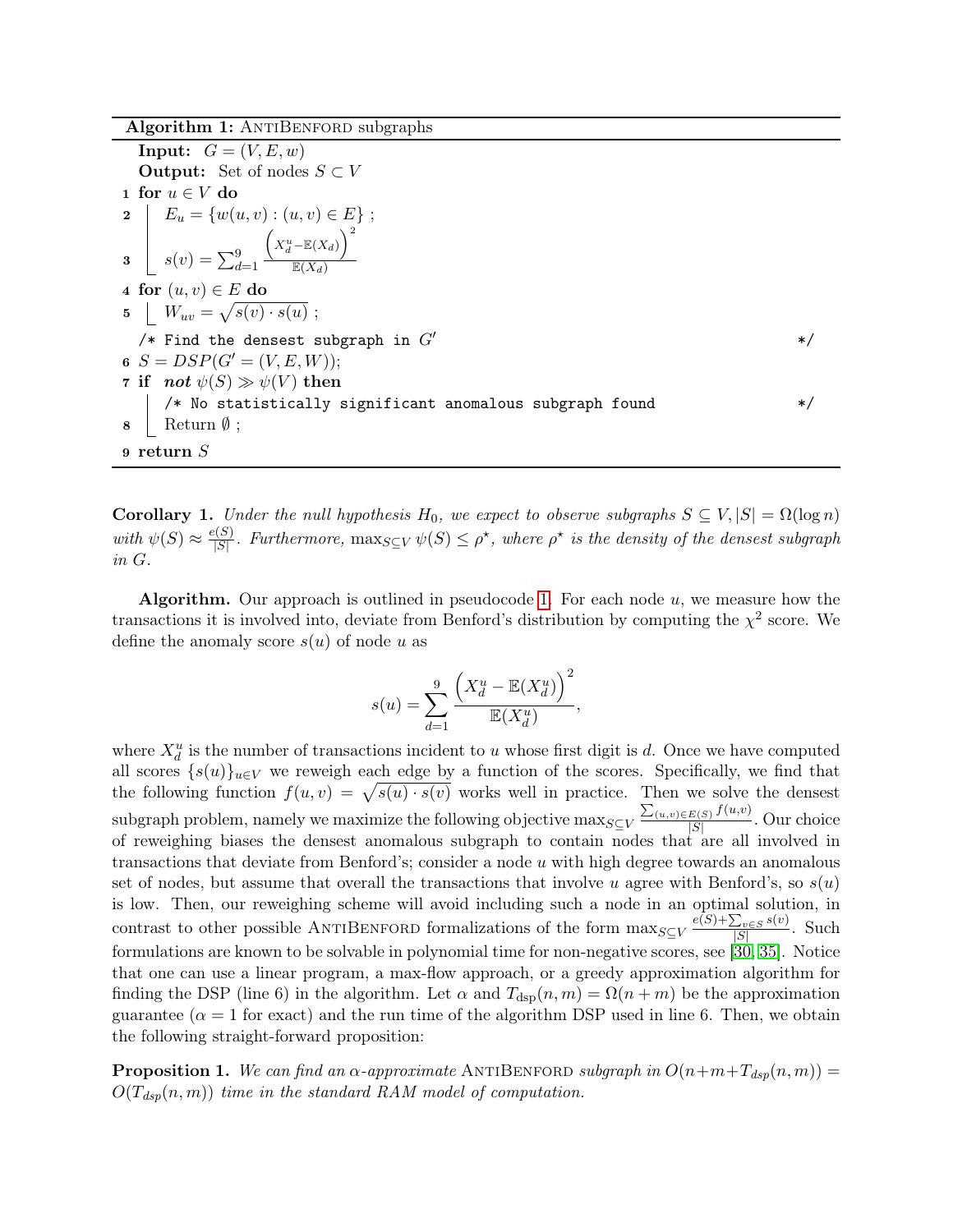In our experiments, we favor for the scalable greedy algorithm. Finally, in practice we may want to extract more than one ANTIBENFORD subgraph. In order to do so, we run Algorithm [1](#page-7-1) repeatedly, and each time we remove the previous output set of vertices from the graph, thus finding node-disjoint ANTIBENFORD subgraphs.

### <span id="page-8-0"></span>4 Experiments

#### 4.1 Experimental Setup

Datasets and competitors. We use Ethereum token transfer networks together with synthetic data to evaluate our proposed framework. As competitors we use EigenSpoke [\[60\]](#page-16-8), HoloScope [\[46\]](#page-15-0), and FlowScope [\[45\]](#page-15-1). The real-world datasets are summarized in Table [1.](#page-8-1)

• *Ethereum blockchain*. We use the Ethereum token transfer dataset supported and shared by Google BigQuery [\[1\]](#page-12-3). The original data contains for each token transaction its source and sink addresses, value, timestamp and block information. We present our anomaly detection results from two snapshots, spanning the periods of January 2018 and January 2019. We filter out all transactions with values less than 1 unit. We also construct five cumulative Ethereum token transfer networks spanning from one week to the whole year of 2019 to analyze the running time of our method, see the second part of Table [1.](#page-8-1)

<span id="page-8-1"></span>

| Name            | $#$ nodes | $\#$ edges | $#$ transactions |
|-----------------|-----------|------------|------------------|
| ETH-Jan-18      | 1761571   | 2749707    | 4279799          |
| ETH-Jan-19      | 2 199 347 | 3331594    | 6128061          |
| ETH - 1 Week    | 779 237   | 1016481    | 1438641          |
| ETH - 1 Month   | 2 199 347 | 3331594    | 6128061          |
| $ETH - 3$ Month | 2877055   | 8504999    | 17529925         |
| ETH - 6 Month   | 5018047   | 21572152   | 43 885 527       |
| $ETH - 1$ Year  | 6820719   | 38 917 136 | 85055054         |

Table 1: Dataset statistics summary

Machine Specs and code. The experiments are performed on a single machine, with Intel i7-10850H CPU @ 2.70GHz and 32GB of main memory. Our graph analysis code is written in Python3, and we use the  $C++$  implementation of DSP algorithms from [\[14\]](#page-13-8) for efficiency. We use the spartan $2^2$  $2^2$  library for all competitors. The code and datasets are available at  $https://github.com/1001626$  $https://github.com/1001626$ [com/tsourakakis-lab/antibenford-subgraphs](https://github.com/tsourakakis-lab/antibenford-subgraphs).

#### <span id="page-8-3"></span>4.2 Synthetic data

The goal of our experiments on synthetic data is two-fold. First, we want to show that popular competitors cannot detect the planted anomalies, and secondly show the limitations of AntiBenford subgraphs.

Towards this purpose, we generate clustered networks, with planted anomalies with respect to the first digit distribution in order to compare how well various methods can detect them. Since the original HoloScope implementation assumes that the input has a bipartite structure, we generate a

<span id="page-8-2"></span> $^{2}$ <https://github.com/BGT-M/spartan2>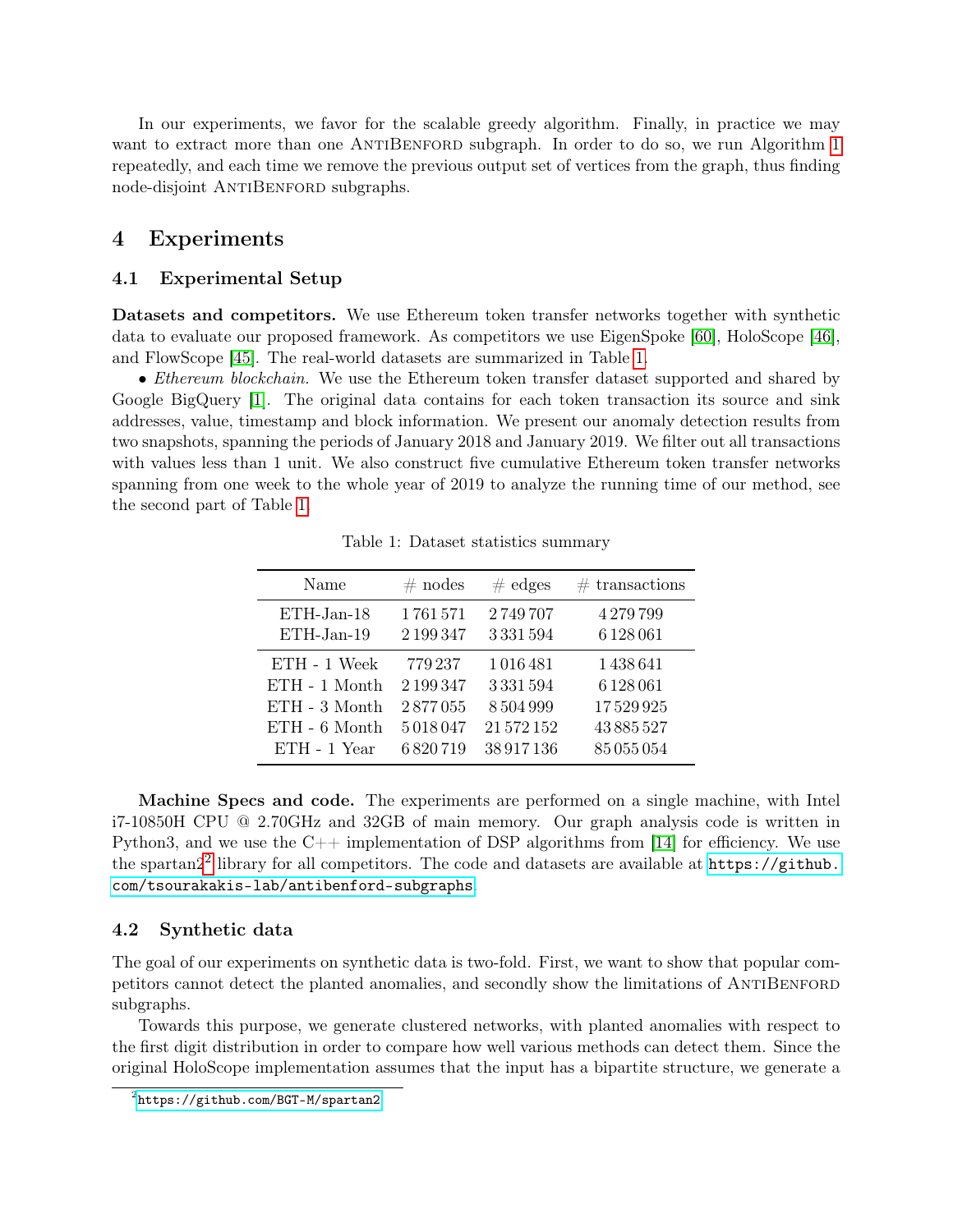version of the stochastic blockmodel as follows. We have two types of nodes (users vs. objects), and nine clusters. Each cluster is a bipartite clique, and clusters are interconnected with edge probability  $p = 0.1$ , namely for each pair of user u, and object i from two separate clusters we generate an edge independently with probability  $p$ . Then we sample first digits on the edges (since we only care about the first digit, this suffices) according to Benford's distribution for all the edges except for the induced edges for three clusters. Those three bicliques receive digits 1, 2, 3 with probability 1 respectively. We set the size of each normal cluster to 80 nodes, and we range the size of the anomalous bicliques in [20, 50, 80, 110].

<span id="page-9-1"></span>

Figure 2: F1 score for the synthetic Antibenford experiments. Our method –in contrast to the competitors HoloScope and EigenSpoke– can detect the anomalous clusters, when their size is greater than 20. For details, see section [4.2.](#page-8-3)

Figure [2](#page-9-1) shows the results of the three methods. Eigenspoke and Holoscope cannot detect the planted anomalous subgraphs. For example, Holoscope outputs the whole graph. It is worth emphasizing that the increase in the F1 of Holoscope is due to the fact that the size of the anomalous clusters increases, and not due to any changes in the performance of the algorithm. Our method achieves perfect precision and recall when the size of the anomalous clusters is greater than 20, by finding the top-3 outputs of Algorithm [1.](#page-7-1) This is done by running the algorithm, removing the output subgraph from the graph, and iterating for three times. This shows a well-known limitation of the densest subgraph problem, pointed out by prior work [\[74,](#page-17-7) [75,](#page-17-11) [72\]](#page-17-5), namely the small size of the true anomalous clusters is "hidden" by larger sets of higher average degree. This issue can be resolved by using a weighted version of the  $(\alpha, \beta)$ -biclique DSP problem [\[51,](#page-16-4) [72\]](#page-17-5) with  $\alpha, \beta > 1$ .

#### <span id="page-9-0"></span>4.3 Anomaly Detection in Ethereum Networks

In this section we analyze two Ethereum transaction networks, ETH-Jan-18 and ETH-Jan19, and demonstrate the suspicious subgraphs we find. By iteratively finding and removing suspicious subgraphs by applying Algorithm [1,](#page-7-1) we find the top-5 ANTIBENFORD subgraphs and show their  $\chi^2$  and  $\psi$  scores in Table [2,](#page-10-0) together with the statistics for the whole network that closely follows Benford's law. We observe a sheer contrast of the value of  $\psi$  between the global network and the suspicious subgraphs we found. In Table [2](#page-10-0) we also mark highly suspicious subgraphs whose  $\psi$ values are significantly higher than their densities  $|E|/|S|$ , according to our rigorous analysis, see Corollary [1.](#page-7-0) Figure [3](#page-10-1) shows the empirical distribution of the quantity  $s(u)/deg(u)$ , i.e. the  $\chi^2$  score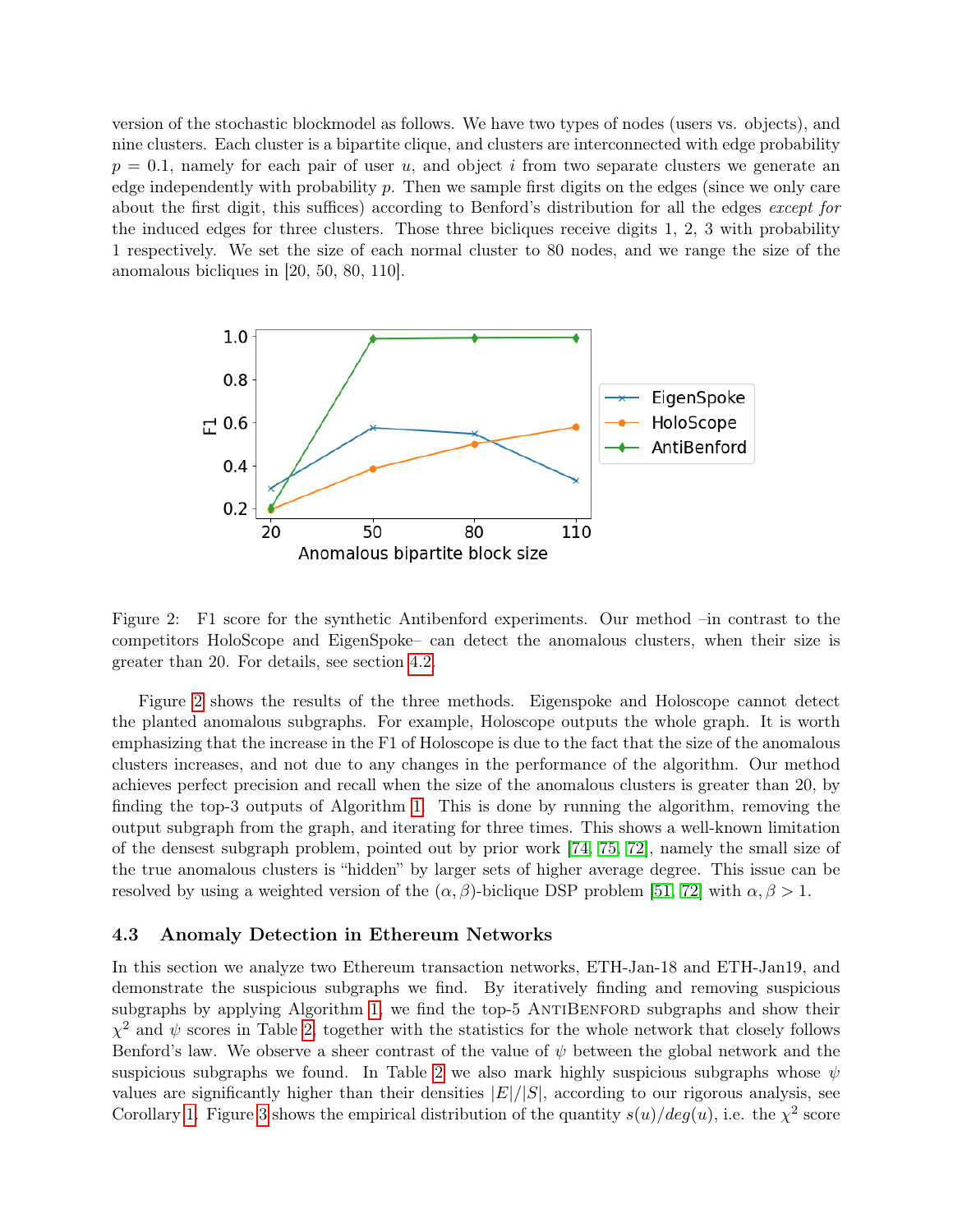<span id="page-10-0"></span>Table 2: Total and average  $\chi^2$  statistics of top five ANTIBENFORD subgraphs found on the ETH networks. Subgraphs whose  $\psi$  is greater than  $e(S)/|S|$  are marked yellow and highly suspicious according to Corollary [1.](#page-7-0)

| Dataset  | Metrics  | 1st    | 2nd   | 2rd   | $4^{th}$           | $5^{th}$ | global    |
|----------|----------|--------|-------|-------|--------------------|----------|-----------|
| ETH-     | $\chi^2$ | 3429   | 2587  | 379   | 2.59e <sub>5</sub> | 698      | 1.6e5     |
| $Jan-18$ | ψ        | 14.4   | 7.59  | 11.14 | 35.75              | 5.96     | 0.09      |
|          | E / S    | 18.8   | 13.09 | 3.82  | 1.96               | 1.99     | 2.43      |
| ETH-     | $\chi^2$ | 131818 | 3963  | 1205  | 10677              | 9372     | 2.92e5    |
| $Jan-19$ | ψ        | 1588   | 10.88 | 9.06  | 9.58               | 9.49     | $4.26e-3$ |
|          | E / S    | 214    | 15.5  | 4.77  | 14.15              | 3.96     | 2.79      |

of node u averaged by its degree. The histogram of this quantity is skewed, and follows (roughly) a power law with slope  $\alpha = 2.6$  on the whole network of ETH-Jan-18 [\[5\]](#page-13-14). We obtain this fitting using the Python package powerlaw [\[5\]](#page-13-14). The middle and right figures in Figure [3](#page-10-1) show the histograms for two top ANTIBENFORD subgraphs that deviate from the histogram of the global graph on the left.

<span id="page-10-1"></span>

Figure 3: Left: Histogram of the quantity  $\frac{s(u)}{\deg(u)}$  of nodes in (a) ETH-Jan-18, which roughly fits power law with  $\alpha = 2.6$ . Middle, right: Histogram of  $\frac{s(u)}{\deg(u)}$  of nodes in two ANTIBENFORD subgraphs.

Figure [4](#page-11-0) describes the first digit distribution of the subgraph we found from the Ethereum token transfer network in January 2018. Transaction values of this subgraph strongly violate Benford's law as half of them start with 5. Figure [1\(](#page-1-0)b) visualizes the topology which is close to a tripartite directed graph. According to previous studies [\[67,](#page-17-3) [41,](#page-15-14) [45\]](#page-15-1), this follows a common money laundering network pattern where money flows *quickly* (i.e., in a matter of a couple of weeks) from few sources to few targets via middle nodes. We can even visually recognize the sources, middle nodes, and final recipients. Over 140 000 Ethereums are transferred from top to bottom in one month in this subgraph. Interestingly we verify that all middle nodes send out all the money they receive, which is a property known to hold in money laundering as the zero out property, see also [\[45,](#page-15-1) [67\]](#page-17-3). A sample of such transactions are shown in Table [3.](#page-11-1) We observe that a certain amount of money is sent to several middle accounts on the same day by one sender, and is altogether sent out to one receiver after at most a couple of weeks, and sometimes even earlier than that.

On the Ethereum Jan. '19 network, our method outputs a clearly anomalous subgraph. The distribution of its digits significantly deviates from Benford's law, which, as we mentioned before, fits well the empirical global first digit distribution. Most of the transactions start with digits 3, and 4. Table [2](#page-10-0) summarizes the statistics of the top-5 anomalous subgraphs found using Algorithm [1,](#page-7-1) and Figure [4](#page-11-0) shows the resulting digit distributions, contrasted with the global digit distributions that follow closely Benford's law. Figure  $5(a)$  shows that the subgraph can be partitioned into three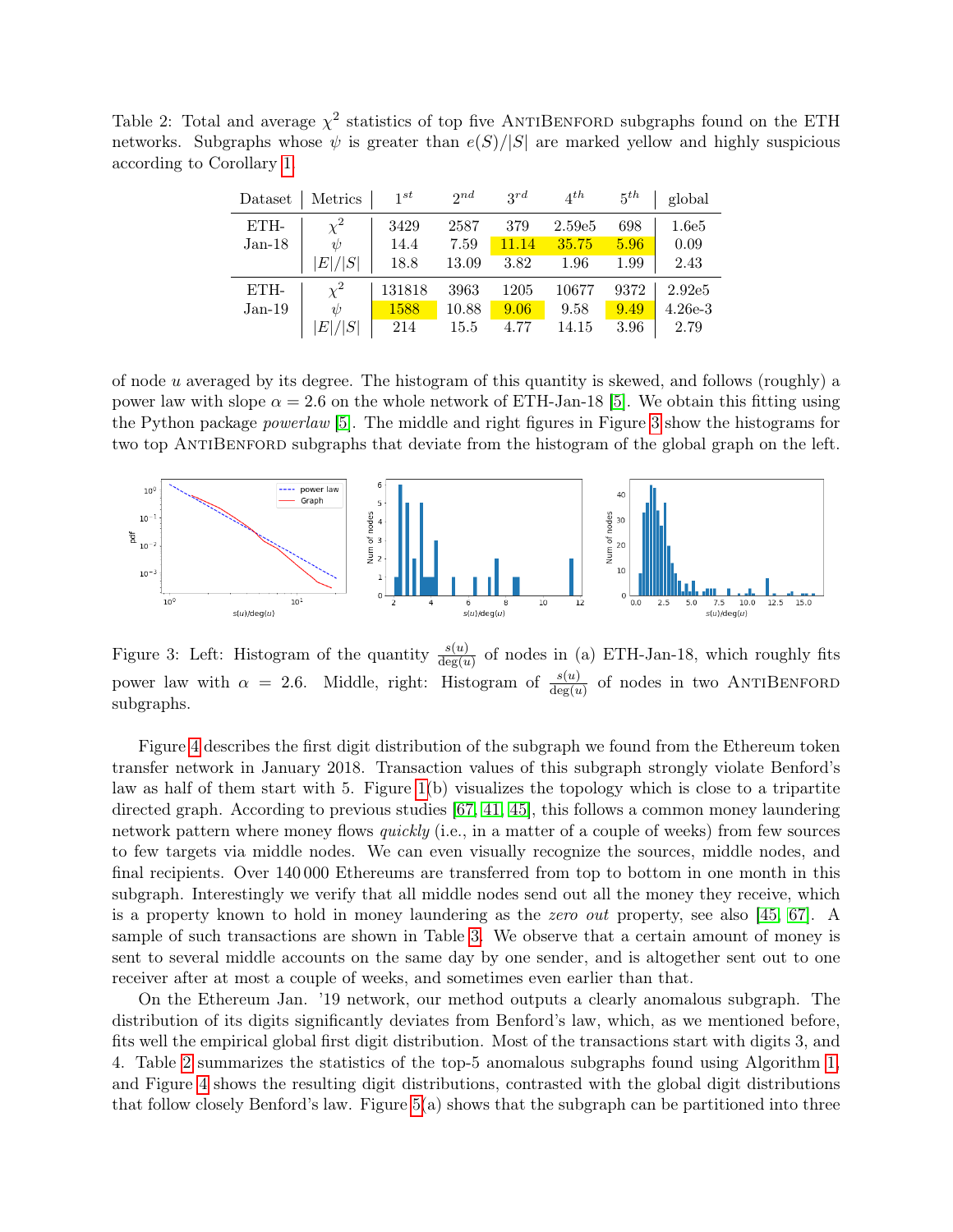<span id="page-11-0"></span>

<span id="page-11-1"></span>Figure 4: First digit distribution of Benford's law, transaction values of ETH-Jan-18 and ETH-Jan-19 networks, and the suspicious subgraphs found.

| Sender<br>address | Receiver<br>address | Amount (ETH)<br>per middle<br>account | In Date<br>(yy/mm / dd) | Out Date<br>$\left(\frac{\text{yy}}{\text{mm}}\right)\text{dd}$ |
|-------------------|---------------------|---------------------------------------|-------------------------|-----------------------------------------------------------------|
| beb58d36          | 9b06578f            | 9667                                  | 18/01/18                | 18/02/06                                                        |
| 07c15792          | 59c42026            | 2160                                  | 17/09/15                | 17/09/24                                                        |
| 9a974c3b          | 59c42026            | 33565                                 | 17/10/13                | 17/10/20                                                        |
| c0cb31d0          | 89705733            | 17200                                 | 18/02/03                | 18/02/17                                                        |

Table 3: Suspicious transactions started from one sender, through multiple middle accounts, and ended at a receiver at the same date, graph structure visualized in Figure  $1(a)$ . We only show the last eight characters of address hash. In and out date correspond to the day Ethereums are transferred into and out of middle accounts respectively.

groups of nodes. There is a central node, depicted as red, a set of middle nodes marked as orange, and a group of accounts marked blue that form a more complicated network, but still exhibit a DAG-like structure, with top-down edge flow. Each big arrow between groups represents complete edge connections between two groups in a certain direction. The central node in one month sends out more than 1.1 million Ethereum Tokens to other accounts inside this subgraph, and receives more than 1.2 Ethereum Tokens from them with some external incomes through the blue bottom accounts.

Flowscope -a framework tailored for anti-money laundering- is unable to output any of these subgraphs. Even worse, its outputs do not appear suspicious at all, and consist of a path of length 2, with large weights on the edges. Furthermore, we observe that suspicious structures in realworld financial networks do not always exhibit a perfect k-partite structure, and thus are not easily detected by Flowscope.

Scalability. We apply ANTIBENFORD and other competitors on a set of five Ethereum networks that span transactions from one week to one year. We report the running time in Figure [5\(](#page-12-4)b). Due to the linear complexity of greedy peeling, Algorithm [1](#page-7-1) can efficiently find anomalies even in the largest graph we have.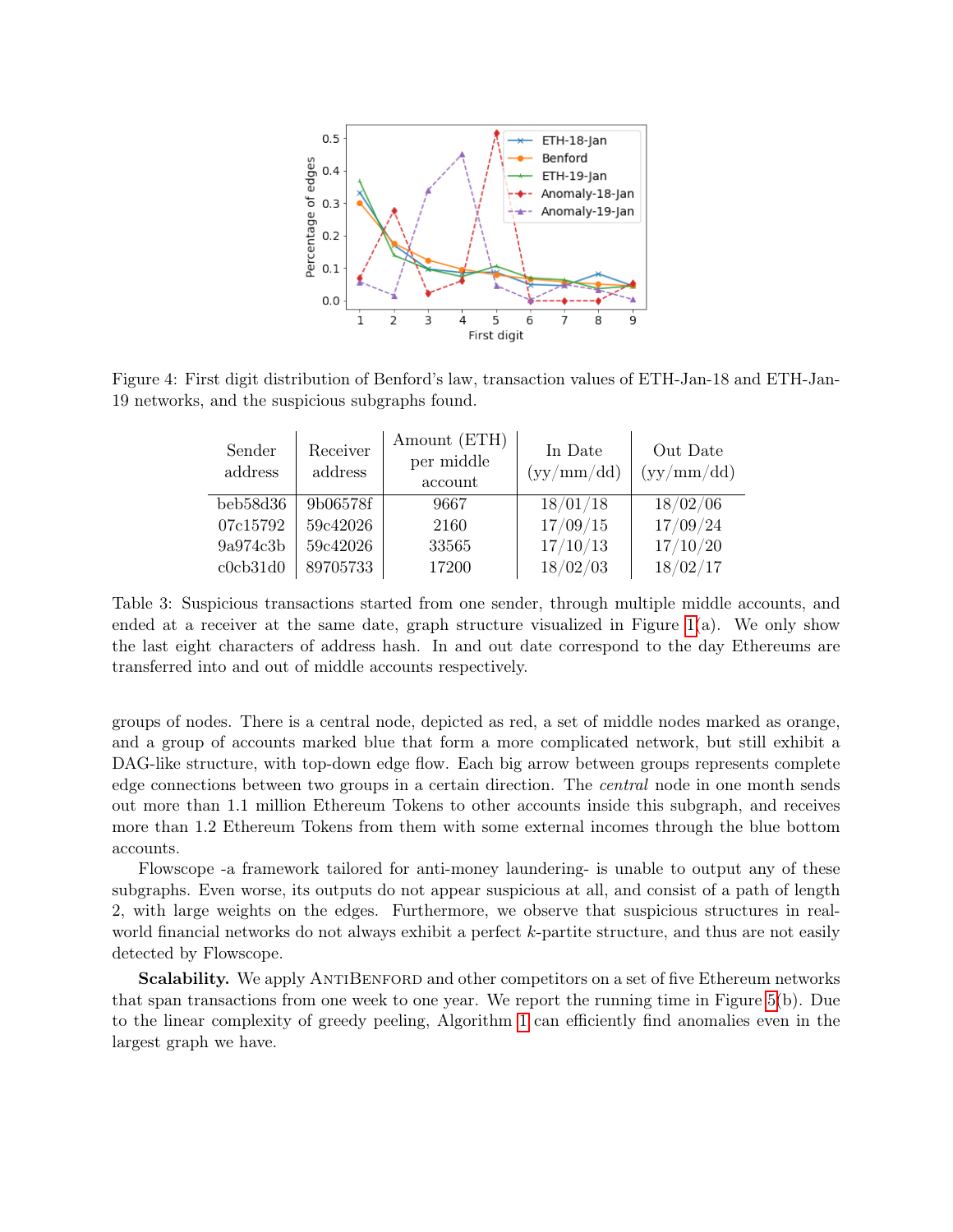<span id="page-12-4"></span>

Figure 5: (a) Suspicious subgraph found from Ethereum token transfer network of Jan 2019. Center node circulates more than 0.7 million USD from Oct 2018 to Mar 2019. (b) Running time comparison of AntiBenford subgraphs and other methods on cumulative snapshots of Ethereum transaction networks.

# <span id="page-12-0"></span>5 Conclusion

In this work we contribute a novel, statistically founded formulation for finding anomalies in transaction networks; it is known that unsupervised anomaly detection in financial networks is a challenging, and important problem world-wide. We show that ANTIBENFORD subgraphs exhibit characteristics that are known in the literature to appear in illicit transactions, such as smurf-like structures showing that criminals are likely to operate abnormally both in terms of creating special subgraph structures, and splitting the money carefully. We provide an extension of Benford's law on networks, and we show that the analysis of such a law presents technical challenges due to the fact that there exists an exponential number of "bad events". Based on our analysis we provide a well-founded definition of ANTIBENFORD subgraphs. We show empirically that the resulting ANTIBENFORD subgraphs are able to find anomalies in Ethereum networks that are otherwise unobtainable from state-of-the-art graph-based anomaly detection methods. An interesting direction is the design of algorithms that allow for overlapping anomalous subgraphs, and extending the experimental setup to include other measures of statistical deviation.

# References

- <span id="page-12-3"></span>[1] Complete live historical ethereum blockchain data (bigquery). [https://www.kaggle.com/](https://www.kaggle.com/bigquery/ethereum-blockchain) [bigquery/ethereum-blockchain](https://www.kaggle.com/bigquery/ethereum-blockchain).
- <span id="page-12-2"></span>[2] S. Agarwal, S. Dutta, and A. Bhattacharya. Chisel: Graph similarity search using chi-squared statistics in large probabilistic graphs. Proc. VLDB Endow., 13(10):1654–1668, June 2020.
- <span id="page-12-1"></span>[3] L. Akoglu, M. McGlohon, and C. Faloutsos. Oddball: Spotting anomalies in weighted graphs. In Pacific-Asia conference on knowledge discovery and data mining, pages 410–421. Springer, 2010.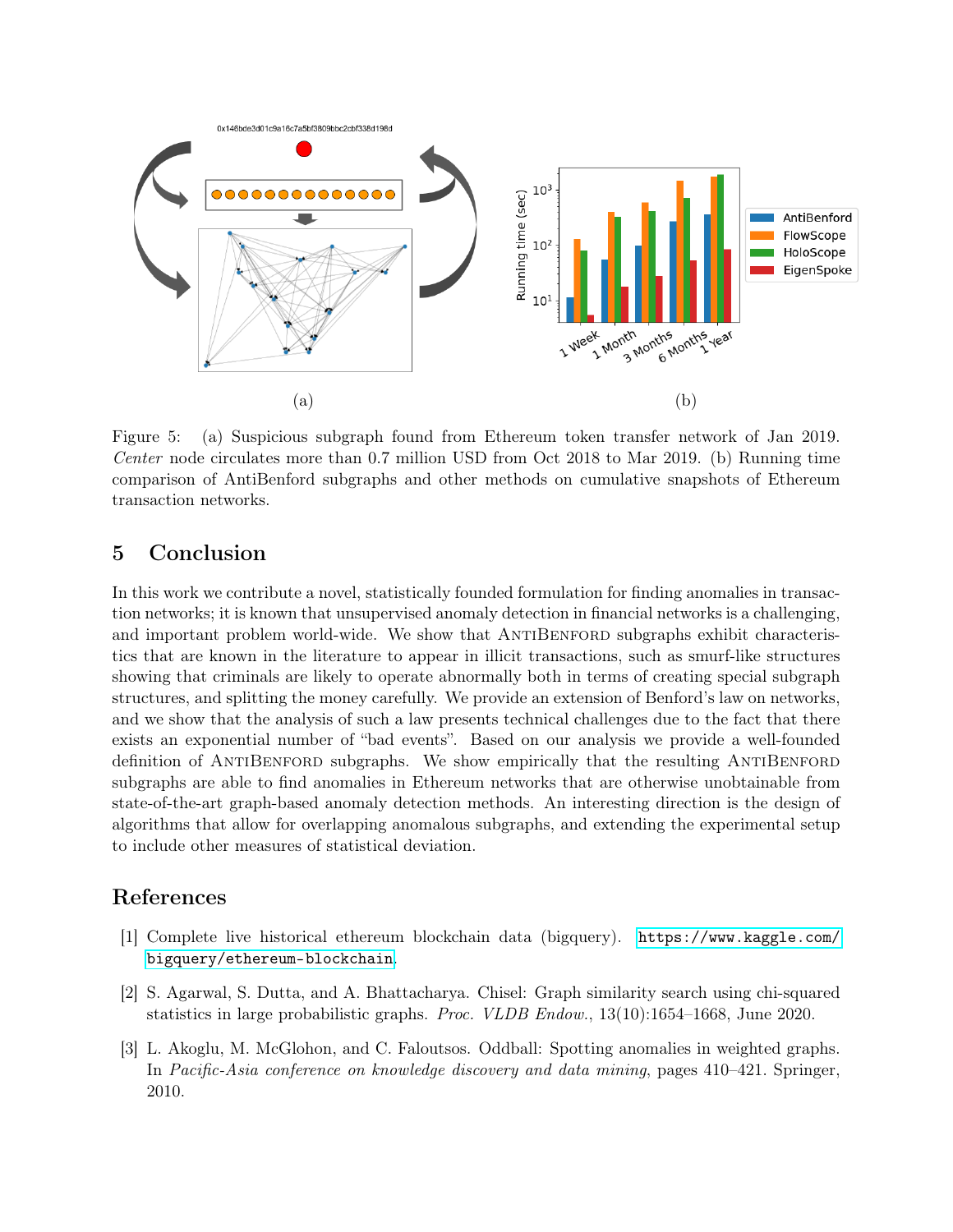- <span id="page-13-4"></span>[4] L. Akoglu, H. Tong, and D. Koutra. Graph based anomaly detection and description: a survey. Data mining and knowledge discovery, 29(3):626–688, 2015.
- <span id="page-13-14"></span>[5] J. Alstott, E. Bullmore, and D. Plenz. powerlaw: a python package for analysis of heavy-tailed distributions. PloS one, 9(1):e85777, 2014.
- <span id="page-13-10"></span>[6] R. Andersen and K. Chellapilla. Finding dense subgraphs with size bounds. In International Workshop on Algorithms and Models for the Web-Graph, pages 25–37. Springer, 2009.
- <span id="page-13-7"></span>[7] Y. Asahiro, K. Iwama, H. Tamaki, and T. Tokuyama. Greedily finding a dense subgraph. Journal of Algorithms, 34(2):203–221, 2000.
- <span id="page-13-13"></span>[8] B. Bahmani, A. Goel, and K. Munagala. Efficient primal-dual graph algorithms for mapreduce. In International Workshop on Algorithms and Models for the Web-Graph, pages 59–78. Springer, 2014.
- <span id="page-13-12"></span>[9] B. Bahmani, R. Kumar, and S. Vassilvitskii. Densest subgraph in streaming and mapreduce. Proceedings of the VLDB Endowment, 5(5):454–465, 2012.
- <span id="page-13-1"></span>[10] F. Benford. The law of anomalous numbers. Proceedings of the American philosophical society, pages 551–572, 1938.
- <span id="page-13-9"></span>[11] A. Bhaskara, M. Charikar, E. Chlamtac, U. Feige, and A. Vijayaraghavan. Detecting high logdensities: an  $o(n^{1/4})$  approximation for densest k-subgraph. In Proceedings of the forty-second ACM symposium on Theory of computing, pages 201–210, 2010.
- <span id="page-13-3"></span>[12] S. Bhatia, B. Hooi, M. Yoon, K. Shin, and C. Faloutsos. Midas: microcluster-based detector of anomalies in edge streams. In Proceedings of the AAAI Conference on Artificial Intelligence, volume 34, pages 3242–3249, 2020.
- <span id="page-13-11"></span>[13] S. Bhattacharya, M. Henzinger, D. Nanongkai, and C. Tsourakakis. Space-and time-efficient algorithm for maintaining dense subgraphs on one-pass dynamic streams. In Proceedings of the forty-seventh annual ACM symposium on Theory of computing, pages 173–182. ACM, 2015.
- <span id="page-13-8"></span>[14] D. Boob, Y. Gao, R. Peng, S. Sawlani, C. Tsourakakis, D. Wang, and J. Wang. Flowless: extracting densest subgraphs without flow computations. In Proceedings of The Web Conference 2020, pages 573–583, 2020.
- <span id="page-13-5"></span>[15] F. Braun, O. Caelen, E. N. Smirnov, S. Kelk, and B. Lebichot. Improving card fraud detection through suspicious pattern discovery. In S. Benferhat, K. Tabia, and M. Ali, editors, Advances in Artificial Intelligence: From Theory to Practice, pages 181–190, Cham, 2017. Springer International Publishing.
- <span id="page-13-2"></span>[16] A. Cerioli, L. Barabesi, A. Cerasa, M. Menegatti, and D. Perrotta. Newcomb–benford law and the detection of frauds in international trade. Proceedings of the National Academy of Sciences, 116(1):106–115, 2019.
- <span id="page-13-0"></span>[17] V. Chandola, A. Banerjee, and V. Kumar. Anomaly detection: A survey. ACM computing surveys (CSUR), 41(3):1–58, 2009.
- <span id="page-13-6"></span>[18] M. Charikar. Greedy approximation algorithms for finding dense components in a graph. In International Workshop on Approximation Algorithms for Combinatorial Optimization, pages 84–95. Springer, 2000.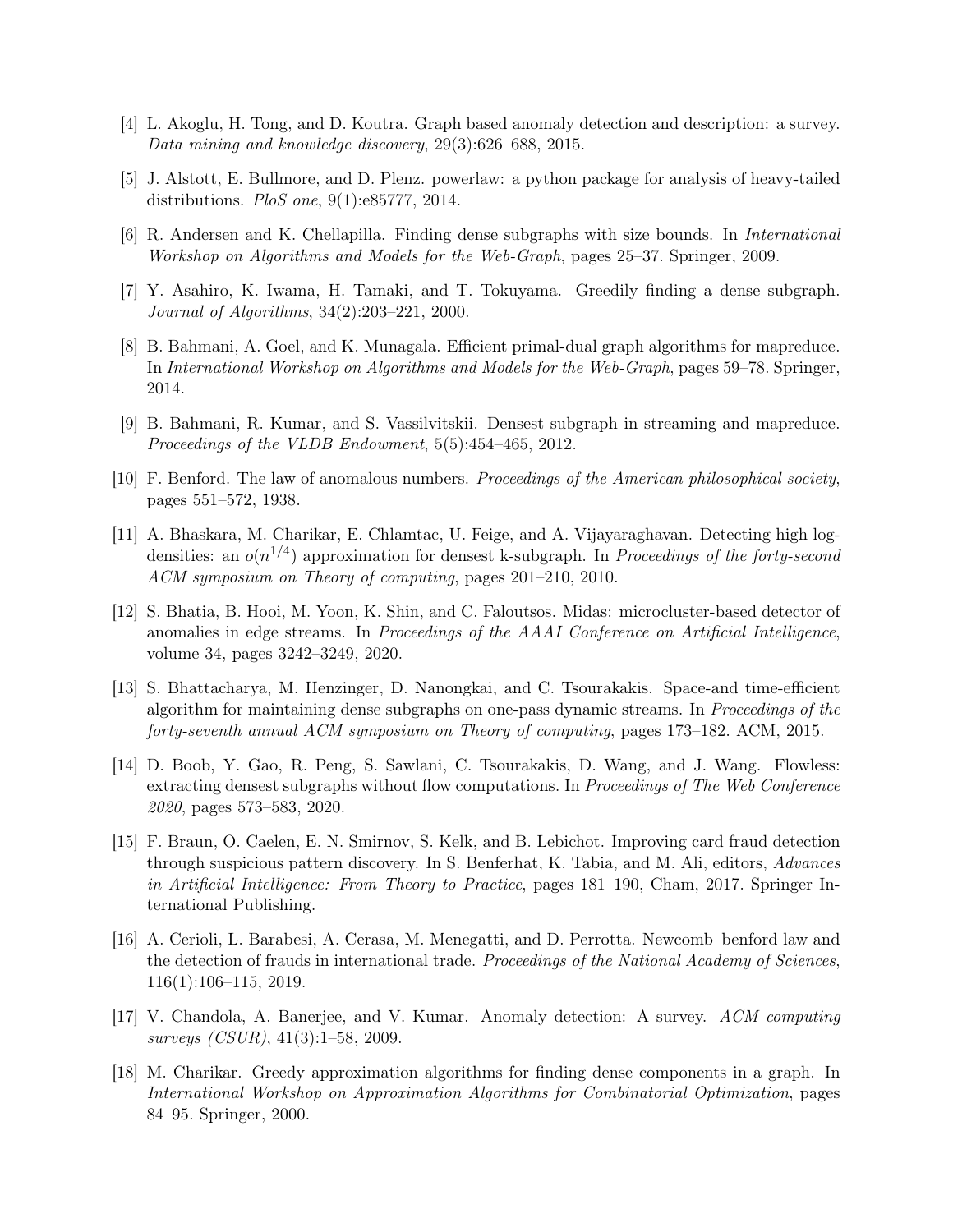- <span id="page-14-4"></span>[19] Y. Chen, Y. Nadji, A. Kountouras, F. Monrose, R. Perdisci, M. Antonakakis, and N. Vasiloglou. Practical attacks against graph-based clustering. In Proceedings of the 2017 ACM SIGSAC Conference on Computer and Communications Security, pages 1125–1142, 2017.
- <span id="page-14-7"></span>[20] M. Davis, W. Liu, P. Miller, and G. Redpath. Detecting anomalies in graphs with numeric labels. In Proceedings of the 20th ACM International Conference on Information and Knowledge Management, CIKM '11, page 1197–1202, New York, NY, USA, 2011. Association for Computing Machinery.
- <span id="page-14-0"></span>[21] P. D. Drake and M. J. Nigrini. Computer assisted analytical procedures using benford's law. Journal of Accounting Education, 18(2):127–146, 2000.
- <span id="page-14-5"></span>[22] W. Eberle and L. Holder. Discovering structural anomalies in graph-based data. In Seventh IEEE international conference on data mining workshops (ICDMW 2007), pages 393–398. IEEE, 2007.
- <span id="page-14-14"></span>[23] A. Epasto, S. Lattanzi, and M. Sozio. Efficient densest subgraph computation in evolving graphs. In Proceedings of the 24th International Conference on World Wide Web, pages 300– 310. International World Wide Web Conferences Steering Committee, 2015.
- <span id="page-14-15"></span>[24] H. Esfandiari, M. Hajiaghayi, and D. P. Woodruff. Applications of uniform sampling: Densest subgraph and beyond. *arXiv preprint arXiv:1506.04505*, 2015.
- <span id="page-14-2"></span>[25] D. Eswaran, C. Faloutsos, S. Guha, and N. Mishra. Spotlight: Detecting anomalies in streaming graphs. In Proceedings of the 24th ACM SIGKDD International Conference on Knowledge Discovery & Data Mining, pages 1378–1386, 2018.
- <span id="page-14-10"></span>[26] E. Fratkin, B. T. Naughton, D. L. Brutlag, and S. Batzoglou. Motifcut: regulatory motifs finding with maximum density subgraphs. Bioinformatics, 22(14):e150–e157, 2006.
- <span id="page-14-12"></span>[27] G. Gallo, M. D. Grigoriadis, and R. E. Tarjan. A fast parametric maximum flow algorithm and applications. SIAM Journal on Computing, 18(1):30–55, 1989.
- <span id="page-14-6"></span>[28] C. Giatsidis, F. Malliaros, D. Thilikos, and M. Vazirgiannis. Corecluster: A degeneracy based graph clustering framework. In Twenty-Eighth AAAI Conference on Artificial Intelligence, 2014.
- <span id="page-14-9"></span>[29] A. Gionis and C. E. Tsourakakis. Dense subgraph discovery: Kdd 2015 tutorial. In Proceedings of the 21th ACM SIGKDD International Conference on Knowledge Discovery and Data Mining, pages 2313–2314. ACM, 2015.
- <span id="page-14-13"></span>[30] A. V. Goldberg. Finding a maximum density subgraph. University of California Berkeley, CA, 1984.
- <span id="page-14-1"></span>[31] M. Goldstein and S. Uchida. A comparative evaluation of unsupervised anomaly detection algorithms for multivariate data. PloS one, 11(4):e0152173, 2016.
- <span id="page-14-8"></span>[32] V. Herrera-Semenets, N. Acosta-Mendoza, and A. Gago-Alonso. A framework for intrusion detection based on frequent subgraph mining. 2015.
- <span id="page-14-11"></span>[33] J. Håstad. Clique is hard to approximate within  $n^{1-\epsilon}$ . Acta Mathematica, 182(1), 1999.
- <span id="page-14-3"></span>[34] W. Hoeffding. Asymptotically optimal tests for multinomial distributions. The Annals of Mathematical Statistics, pages 369–401, 1965.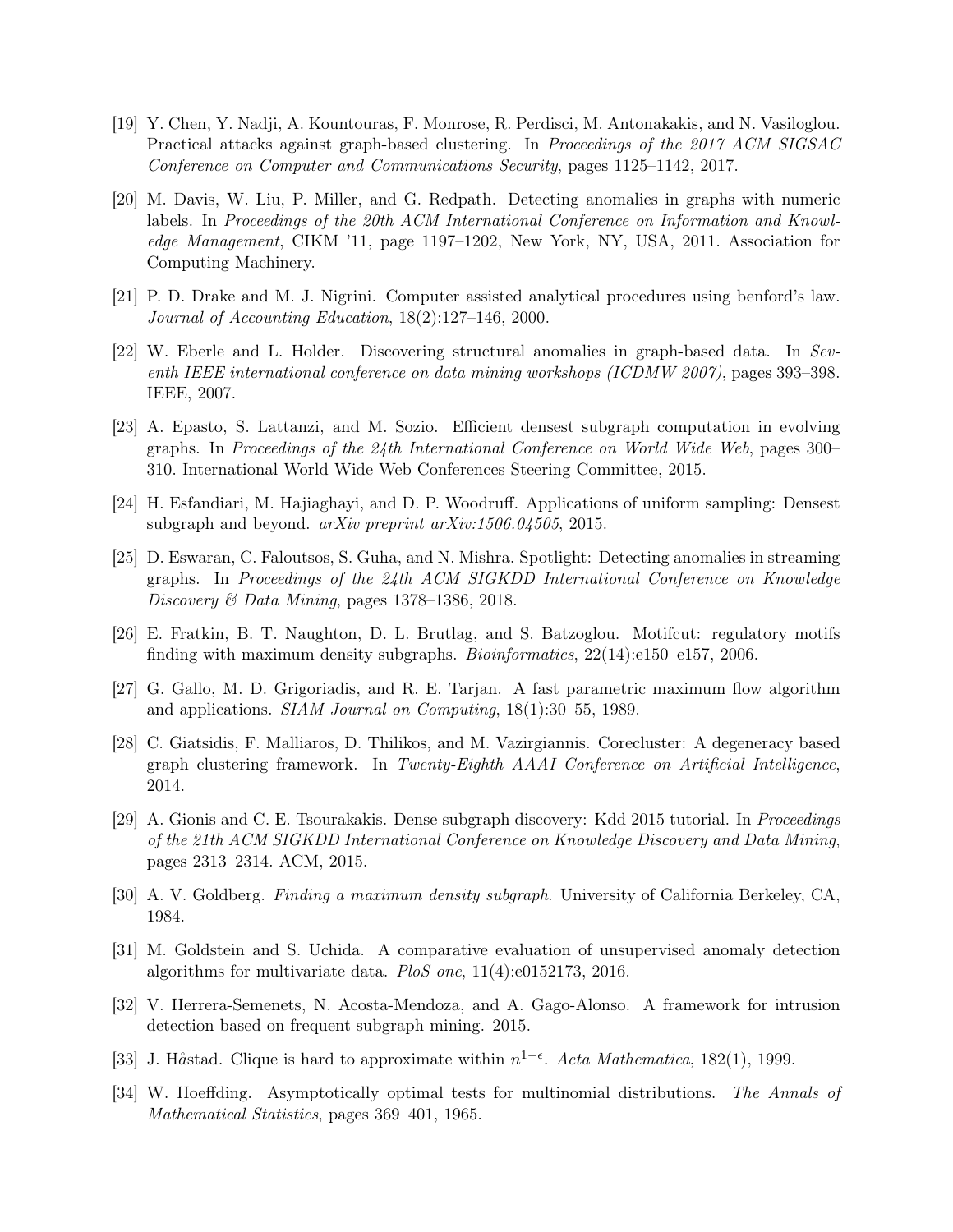- <span id="page-15-2"></span>[35] B. Hooi, H. A. Song, A. Beutel, N. Shah, K. Shin, and C. Faloutsos. Fraudar: Bounding graph fraud in the face of camouflage. In Proceedings of the 22nd ACM SIGKDD International Conference on Knowledge Discovery and Data Mining, pages 895–904, 2016.
- <span id="page-15-6"></span>[36] M. Jiang, A. Beutel, P. Cui, B. Hooi, S. Yang, and C. Faloutsos. A general suspiciousness metric for dense blocks in multimodal data. In 2015 IEEE International Conference on Data Mining, pages 781–786. IEEE, 2015.
- <span id="page-15-5"></span>[37] M. Jiang, P. Cui, A. Beutel, C. Faloutsos, and S. Yang. Inferring strange behavior from connectivity pattern in social networks. In V. S. Tseng, T. B. Ho, Z.-H. Zhou, A. L. P. Chen, and H.-Y. Kao, editors, Advances in Knowledge Discovery and Data Mining, pages 126–138, Cham, 2014. Springer International Publishing.
- <span id="page-15-10"></span>[38] R. Kannan and V. Vinay. Analyzing the structure of large graphs. Rheinische Friedrich-Wilhelms-Universität Bonn Bonn, 1999.
- <span id="page-15-7"></span>[39] Y. Kawase and A. Miyauchi. The densest subgraph problem with a convex/concave size function.  $Algorithmica$ ,  $80(12):3461-3480$ , 2018.
- <span id="page-15-9"></span>[40] S. Khuller and B. Saha. On finding dense subgraphs. In International Colloquium on Automata, Languages, and Programming, pages 597–608. Springer, 2009.
- <span id="page-15-14"></span>[41] C. King. Find the fraudster/money launderer anti money laundering basics. [https://tinyurl.](https://tinyurl.com/cking-amlbasics) [com/cking-amlbasics](https://tinyurl.com/cking-amlbasics).
- <span id="page-15-8"></span>[42] A. Konar and N. D. Sidiropoulos. Mining large quasi-cliques with quality guarantees from vertex neighborhoods. In ACM SIGKDD, pages 577–587, 2020.
- <span id="page-15-4"></span>[43] S. Kumar, B. Hooi, D. Makhija, M. Kumar, C. Faloutsos, and V. Subrahmanian. Rev2: Fraudulent user prediction in rating platforms. In WSDM, pages 333–341. ACM, 2018.
- <span id="page-15-3"></span>[44] M.-C. Lee, Y. Zhao, A. Wang, P. J. Liang, L. Akoglu, V. S. Tseng, and C. Faloutsos. Autoaudit: Mining accounting and time-evolving graphs. In 2020 IEEE International Conference on Big Data (Big Data), pages 950–956. IEEE, 2020.
- <span id="page-15-1"></span>[45] X. Li, S. Liu, Z. Li, X. Han, C. Shi, B. Hooi, H. Huang, and X. Cheng. Flowscope: Spotting money laundering based on graphs. In Proceedings of the AAAI Conference on Artificial Intelligence, volume 34, pages 4731–4738, 2020.
- <span id="page-15-0"></span>[46] S. Liu, B. Hooi, and C. Faloutsos. Holoscope: Topology-and-spike aware fraud detection. In Proceedings of the 2017 ACM on Conference on Information and Knowledge Management, pages 1539–1548, 2017.
- <span id="page-15-11"></span>[47] C. Ma, Y. Fang, R. Cheng, L. V. Lakshmanan, W. Zhang, and X. Lin. Efficient algorithms for densest subgraph discovery on large directed graphs. In Proceedings of the 2020 ACM SIGMOD International Conference on Management of Data, pages 1051–1066, 2020.
- <span id="page-15-12"></span>[48] A. Madry. Fast approximation algorithms for cut-based problems in undirected graphs. In FOCS, pages 245–254. IEEE, 2010.
- <span id="page-15-13"></span>[49] A. McGregor, D. Tench, S. Vorotnikova, and H. T. Vu. Densest subgraph in dynamic graph streams. In International Symposium on Mathematical Foundations of Computer Science, pages 472–482. Springer, 2015.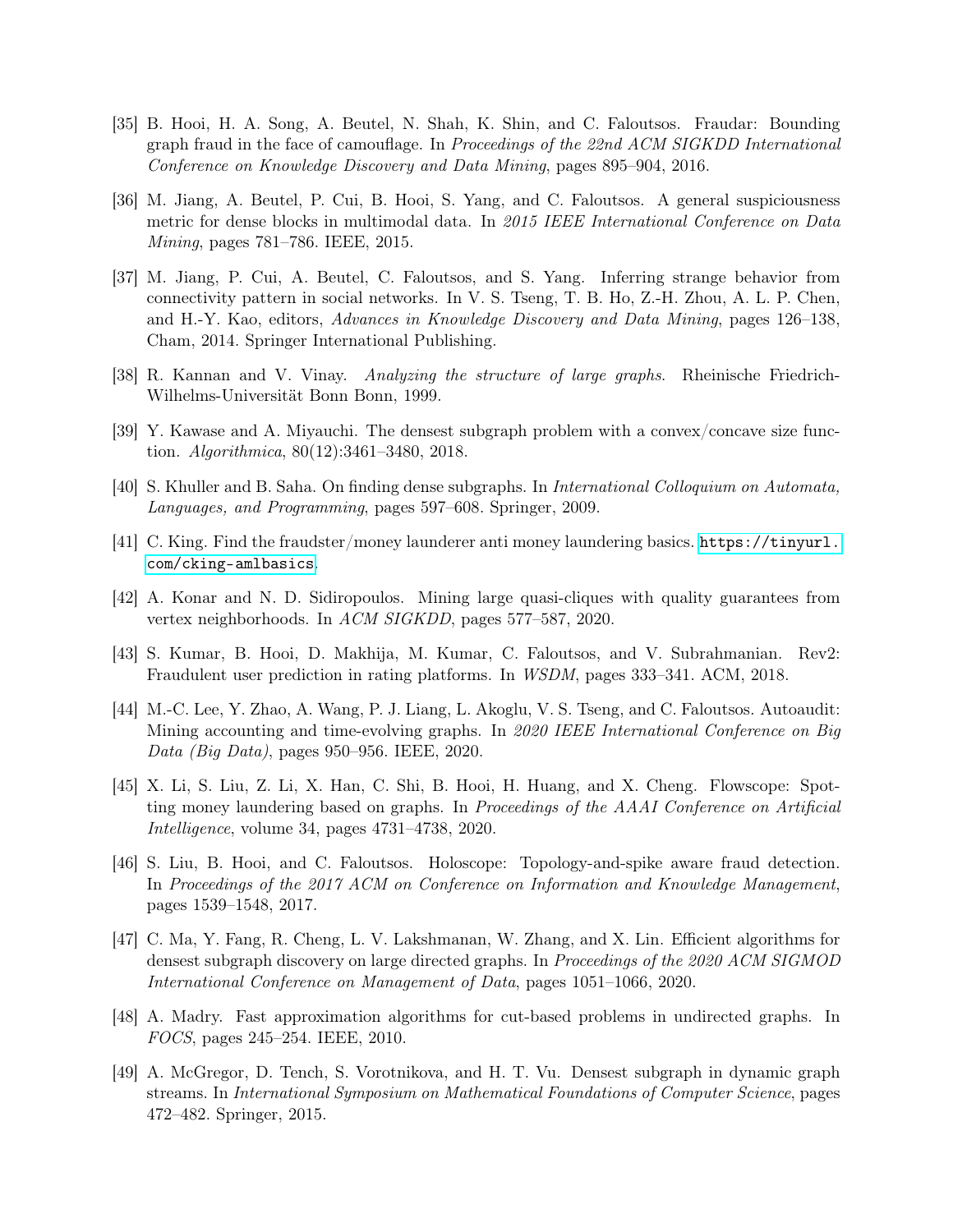- <span id="page-16-11"></span>[50] G. L. Miller and R. Peng. Approximate maximum flow on separable undirected graphs. In Proceedings of the twenty-fourth annual ACM-SIAM symposium on Discrete algorithms, pages 1151–1170. SIAM, 2013.
- <span id="page-16-4"></span>[51] M. Mitzenmacher, J. Pachocki, R. Peng, C. Tsourakakis, and S. C. Xu. Scalable large nearclique detection in large-scale networks via sampling. In Proceedings of the 21th ACM SIGKDD International Conference on Knowledge Discovery and Data Mining, pages 815–824. ACM, 2015.
- <span id="page-16-13"></span>[52] M. Mitzenmacher and E. Upfal. Probability and computing: Randomization and probabilistic techniques in algorithms and data analysis. Cambridge university press, 2017.
- <span id="page-16-0"></span>[53] S. Newcomb. Note on the frequency of use of the different digits in natural numbers. American Journal of mathematics, 4(1):39–40, 1881.
- <span id="page-16-6"></span>[54] H. Nilforoshan and N. Shah. Slicendice: mining suspicious multi-attribute entity groups with multi-view graphs. In 2019 IEEE International Conference on Data Science and Advanced Analytics (DSAA), pages 351–363. IEEE, 2019.
- <span id="page-16-5"></span>[55] C. C. Noble and D. J. Cook. Graph-based anomaly detection. In Proceedings of the ninth ACM SIGKDD international conference on Knowledge discovery and data mining, pages 631– 636, 2003.
- <span id="page-16-10"></span>[56] J. B. Orlin. Max flows in o (nm) time, or better. In Proceedings of the forty-fifth annual ACM symposium on Theory of computing, pages 765–774, 2013.
- <span id="page-16-12"></span>[57] R. Peng. Approximate undirected maximum flows in o (m polylog (n)) time. In Proceedings of the twenty-seventh annual ACM-SIAM symposium on Discrete algorithms, pages 1862–1867. SIAM, 2016.
- <span id="page-16-3"></span>[58] L. Pericchi and D. Torres. Quick anomaly detection by the newcomb—benford law, with applications to electoral processes data from the usa, puerto rico and venezuela. Statistical Science, 26(4):502–516, 2011.
- <span id="page-16-7"></span>[59] T. Pham and S. Lee. Anomaly detection in bitcoin network using unsupervised learning methods. 11 2016.
- <span id="page-16-8"></span>[60] B. A. Prakash, A. Sridharan, M. Seshadri, S. Machiraju, and C. Faloutsos. Eigenspokes: Surprising patterns and scalable community chipping in large graphs. In M. J. Zaki, J. X. Yu, B. Ravindran, and V. Pudi, editors, Advances in Knowledge Discovery and Data Mining, pages 435–448, Berlin, Heidelberg, 2010. Springer Berlin Heidelberg.
- <span id="page-16-1"></span>[61] B. F. Roukema. A first-digit anomaly in the 2009 iranian presidential election. Journal of Applied Statistics, 41(1):164–199, 2014.
- <span id="page-16-9"></span>[62] B. Saha, A. Hoch, S. Khuller, L. Raschid, and X.-N. Zhang. Dense subgraphs with restrictions and applications to gene annotation graphs. In Annual International Conference on Research in Computational Molecular Biology, pages 456–472. Springer, 2010.
- <span id="page-16-2"></span>[63] M. Sambridge, H. Tkalčić, and A. Jackson. Benford's law in the natural sciences. Geophysical Research Letters, 37(22), 2010.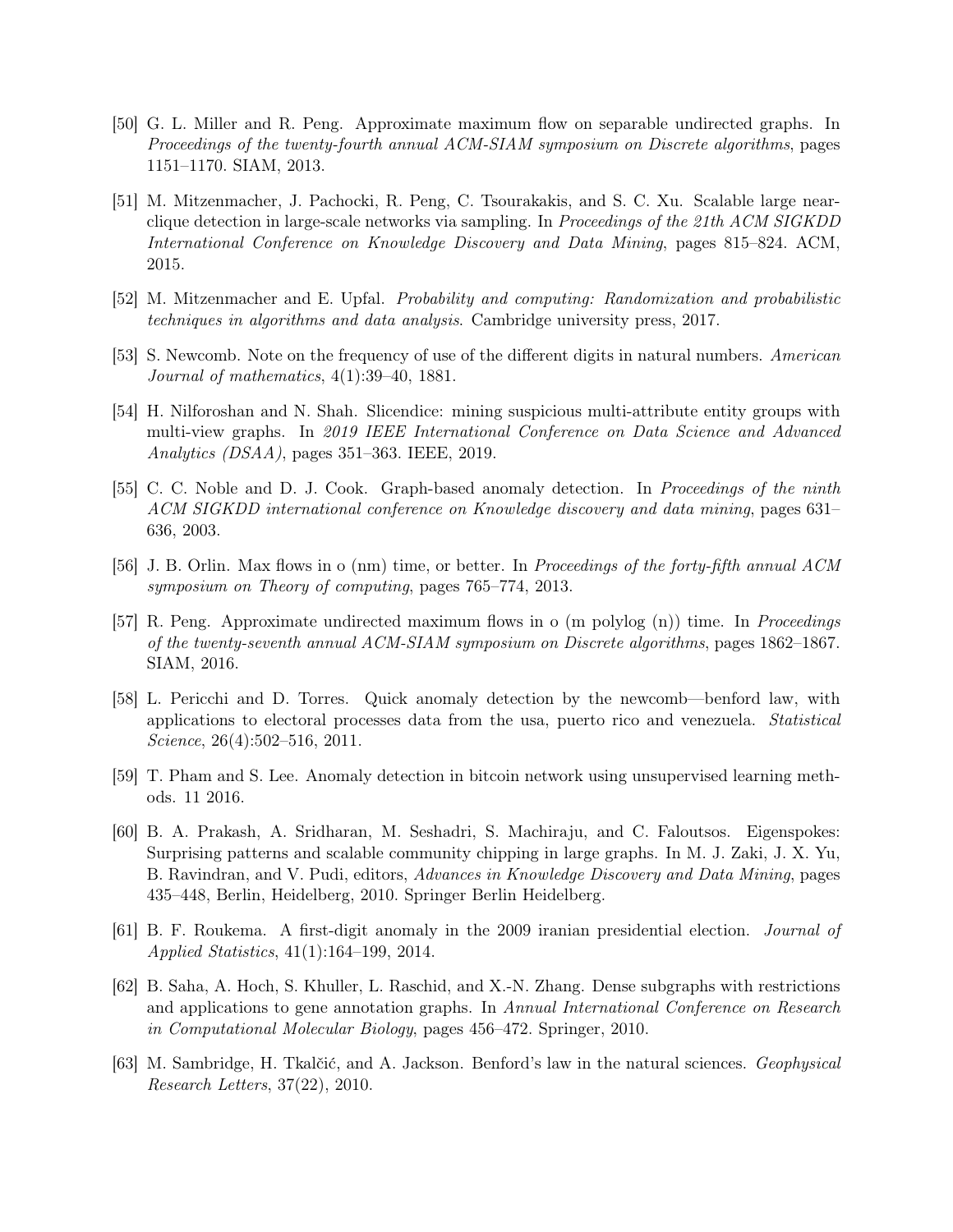- <span id="page-17-10"></span>[64] S. Sawlani and J. Wang. Near-optimal fully dynamic densest subgraph. arXiv preprint arXiv:1907.03037, 2019.
- <span id="page-17-4"></span>[65] K. Shin, T. Eliassi-Rad, and C. Faloutsos. Corescope: graph mining using k-core analysis: patterns, anomalies and algorithms. In ICDM, pages 469–478. IEEE, 2016.
- <span id="page-17-2"></span>[66] P. J. Smith, D. S. Rae, R. W. Manderscheid, and S. Silbergeld. Approximating the moments and distribution of the likelihood ratio statistic for multinomial goodness of fit. Journal of the American Statistical Association, 76(375):737–740, 1981.
- <span id="page-17-3"></span>[67] M. Starnini, C. E. Tsourakakis, M. Zamanipour, A. Panisson, W. Allasia, M. Fornasiero, L. L. Puma, V. Ricci, S. Ronchiadin, A. Ugrinoska, et al. Smurf-based anti-money laundering in time-evolving transaction networks. In ECML-PKDD, pages 171–186. Springer, 2021.
- <span id="page-17-12"></span>[68] B. Sun, M. Danisch, T. Chan, and M. Sozio. Kclist++: A simple algorithm for finding k-clique densest subgraphs in large graphs. Proceedings of the VLDB Endowment (PVLDB), 2020.
- <span id="page-17-13"></span>[69] N. Tatti and A. Gionis. Density-friendly graph decomposition. In Proceedings of the 24th International Conference on World Wide Web, WWW 2015, Florence, Italy, May 18-22, 2015, pages 1089–1099, 2015.
- <span id="page-17-0"></span>[70] A. Tošić and J. Vičič. Use of benford's law on academic publishing networks. Journal of Informetrics, 15:101163, 08 2021.
- <span id="page-17-1"></span>[71] C.-F. Tsai and C.-C. Yen. Unsupervised anomaly detection using hdg-clustering algorithm. In International Conference on Neural Information Processing, pages 356–365. Springer, 2007.
- <span id="page-17-5"></span>[72] C. Tsourakakis. The k-clique densest subgraph problem. In Proceedings of the 24th international conference on world wide web, pages 1122–1132. International World Wide Web Conferences Steering Committee, 2015.
- <span id="page-17-8"></span>[73] C. Tsourakakis. Streaming graph partitioning in the planted partition model. In Proceedings of the 2015 ACM on Conference on Online Social Networks, pages 27–35. ACM, 2015.
- <span id="page-17-7"></span>[74] C. Tsourakakis, F. Bonchi, A. Gionis, F. Gullo, and M. Tsiarli. Denser than the densest subgraph: extracting optimal quasi-cliques with quality guarantees. In *Proceedings of the 19th* ACM SIGKDD international conference on Knowledge discovery and data mining, pages 104– 112. ACM, 2013.
- <span id="page-17-11"></span>[75] C. E. Tsourakakis. A novel approach to finding near-cliques: The triangle-densest subgraph problem. arXiv preprint arXiv:1405.1477, 2014.
- <span id="page-17-9"></span>[76] C. E. Tsourakakis, T. Chen, N. Kakimura, and J. Pachocki. Novel dense subgraph discovery primitives: Risk aversion and exclusion queries. In Joint European Conference on Machine Learning and Knowledge Discovery in Databases, pages 378–394. Springer, 2019.
- <span id="page-17-6"></span>[77] D. Wang, Y. Qi, J. Lin, P. Cui, Q. Jia, Z. Wang, Y. Fang, Q. Yu, J. Zhou, and S. Yang. A semi-supervised graph attentive network for financial fraud detection. pages 598–607, 11 2019.
- <span id="page-17-14"></span>[78] L. Wasserman. Hypothesis testing and p-values. In All of Statistics, pages 149–173. Springer, 2004.